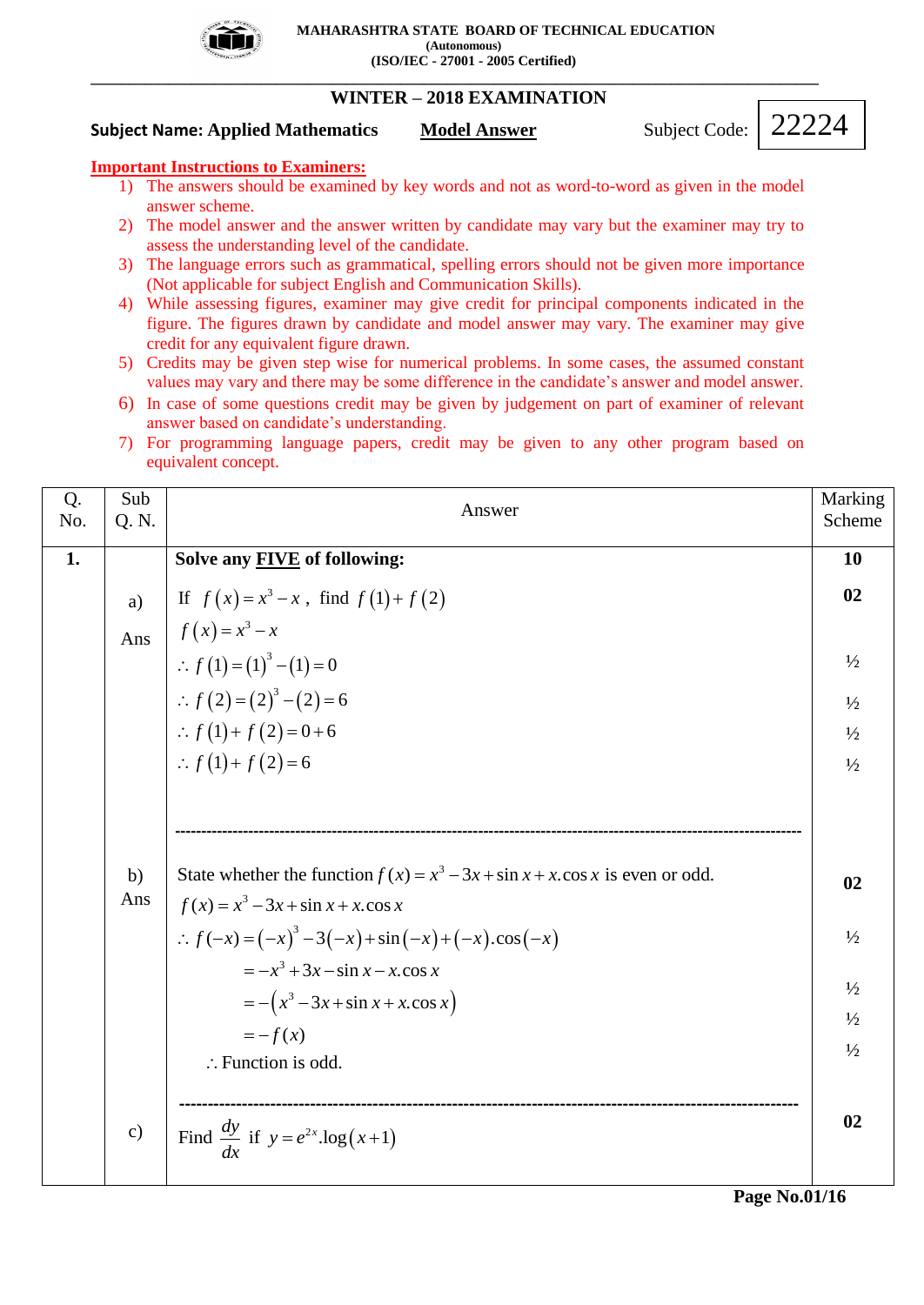

**WINTER – 2018 EXAMINATION Subject Name: Applied Mathematics Model Answer Subject Code:** Q. No. Sub Sub<br>
Q. N. Marking<br>  $\begin{array}{c|c}\n\hline\n\end{array}$  Marking<br>
Scheme Scheme 1. c) Ans  $\left| \therefore \frac{dy}{dx} = e^{2x} \cdot \frac{1}{x+1} + \log(x+1) \cdot e^{2x} \cdot 2 \right|$ d) Evaluate  $\int e^2$ Ans e) Evaluate  $\int \frac{dx}{9x^2 - 16}$ Ans <sup>2x</sup>.log(x+1)  $(x+1)$ <sup>2x</sup>  $\sqrt{2a^2}$  $\frac{1}{\log(x+1)}$  $=\frac{e^{2x}}{x+1}+2e^{2x}\log(x+1)$ *x*  $\frac{dy}{dx} = e^{2x} \cdot \frac{1}{x+1} + \log(x+1) \cdot e^{2x}$  $=\frac{e^{2x}}{x+1}+2e^{2x}\log(x+1)$  $y = e^{2x} \cdot \log(x+1)$  $\frac{dy}{dx} = e^{2x} \cdot \frac{1}{x}$  $\therefore \frac{dy}{dx} = e^{2x} \cdot \frac{1}{x+1} + \log(x+1).e^{x}$ **-----------------------------------------------------------------------------------------------------------------------** 2 2 2  $\frac{2x}{2} + \tan^{-1}$ Evaluate  $\int \left( e^{2x} + \frac{1}{1} \right)$ 1 1 1 2  $\int \left( e^{2x} + \frac{1}{1+x^2} \right) dx$  $\int \left( e^{2x} + \frac{1}{1+x^2} \right) dx$  $=\frac{e^{2x}}{2} + \tan^{-1} x + c$ **-----------------------------------------------------------------------------------------------------------------------**  $2^2-16$  9  $\frac{1}{x^2}$ 2 2  $\frac{dx}{9x^2-16} = \frac{1}{9} \int \frac{dx}{x^2-16}$ 9 1 9<sup>J</sup><sub>2</sub>  $(4)$ 3  $=\frac{1}{9}\frac{1}{2\cdot\frac{4}{3}}\log \left(\frac{x-\frac{4}{3}}{x+\frac{4}{3}}\right)$  $rac{4}{3}$   $x + \frac{4}{3}$  $\frac{3}{1} \log \left( \frac{3x-4}{2} \right)$  $\frac{1}{24}\log\left(\frac{3x-4}{3x+4}\right)+c$  $\int \frac{dx}{9x^2}$ <sup>9</sup>  $9x^2 - 16$ <br> $\frac{dx}{dx} - \frac{1}{x} \int \frac{dx}{x^2}$  $x^2-16$  9<sup>J</sup><sub>x</sub> *dx x x c x x*  $=$  $\int \frac{dx}{9x^2-16} = \frac{1}{9} \int \frac{dx}{x^2-\frac{16}{x^2}}$  $=\frac{1}{9}\int \frac{dx}{x^2-\left(\frac{4}{x}\right)^2}$  $-\left(\frac{4}{3}\right)^2$  $\binom{3}{r-4}$  $\left(x-\frac{4}{3}\right)$  $=\frac{1}{9} \frac{1}{4} \log \left| \frac{x-\frac{1}{3}}{4} \right| + c$  $\left|\frac{3}{x+\frac{4}{2}}\right|+c$  $\left(x+\frac{4}{3}\right)$  $=$  $\frac{1}{24}$ log $\left(\frac{3x-4}{3x+4}\right) + c$ ſ OR  $\frac{12}{9x^2-16} = \int \frac{12}{(3x)^2-(4)^2}$  $(4)$  $\frac{1}{(4)} \cdot \frac{1}{2} \log \left( \frac{3x-4}{3x+4} \right)$  $\frac{1}{2(4)} \cdot \frac{1}{3} \log \left( \frac{2k}{3x+4} \right)$  $\frac{1}{\log \left( \frac{3x-4}{2} \right)}$  $\frac{1}{24} \log \left( \frac{2\pi}{3x+4} \right)$  $\frac{dx}{dx}$   $\int dx$  $x^2-16$   $\frac{J}{3x}$  $\left(\frac{x-4}{2}\right)+c$ *x*  $\left(\frac{x-4}{2}\right)+c$ *x*  $=$  $\int \frac{dx}{9x^2-16} = \int \frac{dx}{(3x)^2-1}$  $=\frac{1}{2(4)} \cdot \frac{1}{3} \log \left( \frac{3x-4}{3x+4} \right) + c$  $=\frac{1}{24}\log\left(\frac{3x-4}{3x+4}\right)+c$ -----------------------------------------------------------------------------------------------------------------------  $1+1$ **02**  $1+1$ **02**  $\frac{1}{2}$ 1  $\frac{1}{2}$ 1 1 22224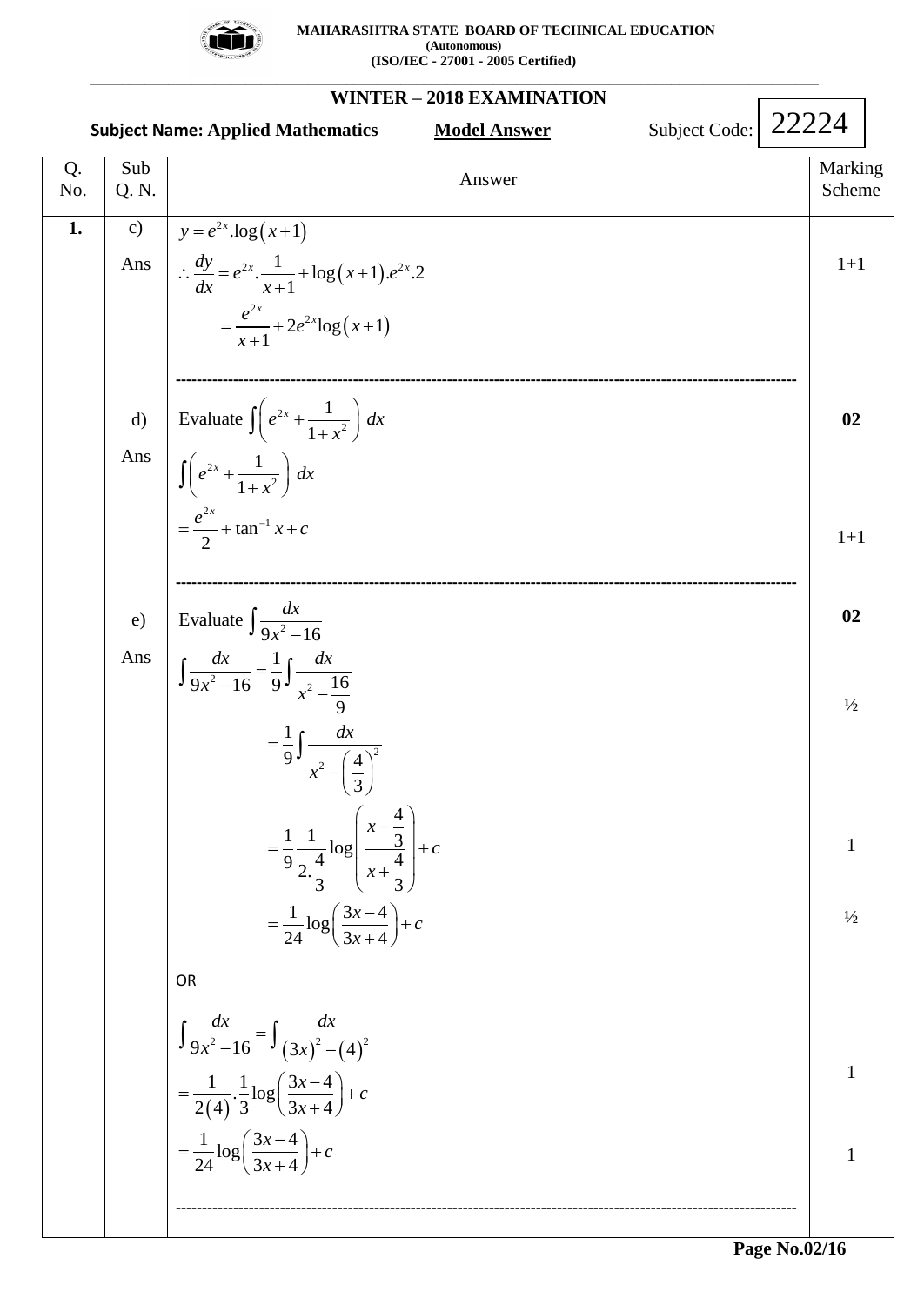

**\_\_\_\_\_\_\_\_\_\_\_\_\_\_\_\_\_\_\_\_\_\_\_\_\_\_\_\_\_\_\_\_\_\_\_\_\_\_\_\_\_\_\_\_\_\_\_\_\_\_\_\_\_\_\_\_\_\_\_\_\_\_\_\_\_\_\_\_\_\_\_\_\_\_\_\_\_\_\_\_\_\_\_\_\_\_\_\_\_\_\_\_\_\_**

#### **WINTER – 2018 EXAMINATION Subject Name: Applied Mathematics Model Answer Subject Code:** Q. No. Sub Sub<br>
Q. N. Marking<br>  $\begin{array}{c|c}\n\hline\n\end{array}$  Marking<br>
Scheme Scheme **1. 2.** f) Ans g) Ans a) Ans  $\begin{bmatrix} 4 \end{bmatrix}$ <sub>1</sub><br>(3)<sup>4</sup> (1)<sup>4</sup> 3 3 3 1 4 $\mathcal{I}^3$ 1 Answer<br>Find the area enclosed by the curve  $y = x^3$ , x-axis and the ordinates  $x = 1$  and  $x = 3$  **02** Area 4  $\left[\frac{x^4}{4}\right]_1^3$ <br> $\left(\frac{3}{4}\right)^4 - \left(\frac{1}{4}\right)^4$  $\begin{bmatrix} 4 \\ 3 \end{bmatrix}$ <sub>1</sub><br>  $\begin{bmatrix} 3 \end{bmatrix}$ <sup>4</sup> -  $\begin{bmatrix} 1 \end{bmatrix}$ <br>  $\begin{bmatrix} 1 & 1 \end{bmatrix}$  $\frac{(3)^4}{4}$ <br>81 1  $=\frac{81}{4}-\frac{1}{4}$  $=20$ *b a* the area e<br> $A = \int_{a}^{b} ydx$ *x dx x*  $=$   $\int$  $=$   $\int$  $\int x^3 dx$ =  $\int_{1}^{1} x^{3} dx$ <br>=  $\left[\frac{x^{4}}{4}\right]_{1}^{3}$  $=\left[\frac{x^{2}}{4}\right]_{1}$ <br>=  $\frac{(3)^{4}}{4} - \frac{(1)^{4}}{4}$  $=\frac{(3)^4}{4} - \frac{(1)^4}{4}$ <br>=  $\frac{81}{4} - \frac{1}{4}$ **-------------------------------------------------------------------------------------------------------------**  $(x) = x^3$  $(2) = (2)^3 - 9(2)$  $f(3) = (3)^3 - 9(3)$ 3  $= 20$ <br>
Show that the root of  $x^3 - 9x + 1 = 0$  lies between 2 and 3. e root<br> $9x+1$  $(x) = x<sup>3</sup> - 9x + 1$ <br>2) = (2)<sup>3</sup> - 9(2) + 1 = -9 < 0  $f(x) = x^3 - 9x + 1$ <br>  $f(2) = (2)^3 - 9(2) + 1 = -9 < 0$ <br>  $f(3) = (3)^3 - 9(3) + 1 = 1 > 0$ : Root lies between 2 and 3 ---------<br>*x*<sup>3</sup> –9*x* Show that the *i*  $f(x) = x^3 - 9x$ --------------------------<br>-9x+1=0 lies be that the root of  $x^3 - x^3 - 9x + 1$ =  $(2)^3 - 9(2) + 1 = -9 < 0$ <br>=  $(3)^3 - 9(3) + 1 = 1 > 0$ ---------------------------------------------------------------------------------------------------- **Solve any THREE of the following:** Solve any **THREE** of the following:<br>If  $x^2 + y^2 + 2xy - y = 0$  find  $\frac{dy}{dx}$  at (1,2)  $\frac{dx}{(2y+2x-1)}\frac{dy}{dx} = -2x-2$  $\frac{2x-2y}{2x-2y} = \frac{-2(x+y)}{2x-2y}$  $(1,2)$  $(1+2)$  $r_{1,2}$  2(2)  $x^2 + y^2 + 2xy - y = 0$  in<br> $x^2 + y^2 + 2xy - y = 0$  $x^2 + y^2 + 2xy - y = 0$ <br>  $2x + 2y \frac{dy}{dx} + 2\left(x \frac{dy}{dx} + y\right) - \frac{dy}{dx} = 0$  $2x+2y\frac{dy}{dx}+2\left(\frac{x}{dx}+y\right)-\frac{dy}{dx}=0$ <br> $2x+2y\frac{dy}{dx}+2x\frac{dy}{dx}+2y-\frac{dy}{dx}=0$  $2x+2y\frac{dy}{dx}+2x\frac{dy}{dx}+2y-\frac{dy}{dx}=$ <br> $2y\frac{dy}{dx}+2x\frac{dy}{dx}-\frac{dy}{dx}=-2x-2y$  $\frac{-2x-2y}{2y+2x-1} = \frac{-2(x+y)}{2y+2x-1}$  $\frac{1}{2(1+2)}$  $\left(\frac{dy}{dx}\right)_{(1,2)} = \frac{-2(1-2)}{2(2)+2}$ *dy* **i** ve any **THREE** of the follow<br>  $x^2 + y^2 + 2xy - y = 0$  find  $\frac{dy}{dx}$  $\frac{dy}{dx} + 2\left(x\frac{dy}{dx} + y\right) - \frac{dy}{dx}$  $\frac{dy}{dx} + 2x \frac{dy}{dx} + 2y - \frac{dy}{dx}$  $\frac{dy}{dx} + 2x \frac{dy}{dx} - \frac{dy}{dx}$ *dy* dx dx dx<br>  $y + 2x - 1$   $\frac{dy}{dx} = -2x - 2y$  $(2y+2x-1)\frac{d}{dx} = -2x-2y$ <br> $\frac{dy}{dx} = \frac{-2x-2y}{x^2} = \frac{-2(x+y)}{x^2}$  $\frac{dy}{dx} = \frac{-2x - 2y}{2y + 2x - 1} = \frac{-2(x + 1)}{2y + 2x}$ *dx* +  $y^2$  + 2xy - y = 0<br>+ 2y  $\frac{dy}{dx}$  + 2 $\left(x \frac{dy}{dx} + y\right) - \frac{dy}{dx} = 0$ ax  $\left(\frac{dx}{dx}\right)$  ax<br>+2y  $\frac{dy}{dx}$  +2x  $\frac{dy}{dx}$  +2y -  $\frac{dy}{dx}$  = 0  $\int \frac{dx}{dx} dx = \frac{dx}{dx}$ <br>+2x $\frac{dy}{dx} - \frac{dy}{dx} = -2x - 2y$  $(-2x-1)\frac{1}{dx} = -2x-2y$ <br>=  $\frac{-2x-2y}{2y+2x-1} = \frac{-2(x+y)}{2y+2x-1}$  $\frac{2x-2y}{x+2x-1} = \frac{-2(x+y)}{2y+2x-1}$  $\left(\frac{dy}{dx}\right)^{-2}y+2x-1$   $\left(\frac{dy}{dx}\right)^{-2}(1+2)$  $\left(\frac{dy}{dx}\right)_{(1,2)} = \frac{-2(1+2)}{2(2)+2(1)-1} = \frac{-6}{5}$  OR -1.2  $\frac{2}{(1)-1} = \frac{-6}{5}$  $\frac{1}{-1} = \frac{-6}{5}$  OR -1.2 **02**  $\frac{1}{2}$  $1/2$  $1/2$  $\frac{1}{2}$ **02** 1 1 **12 04** 2 1 1 22224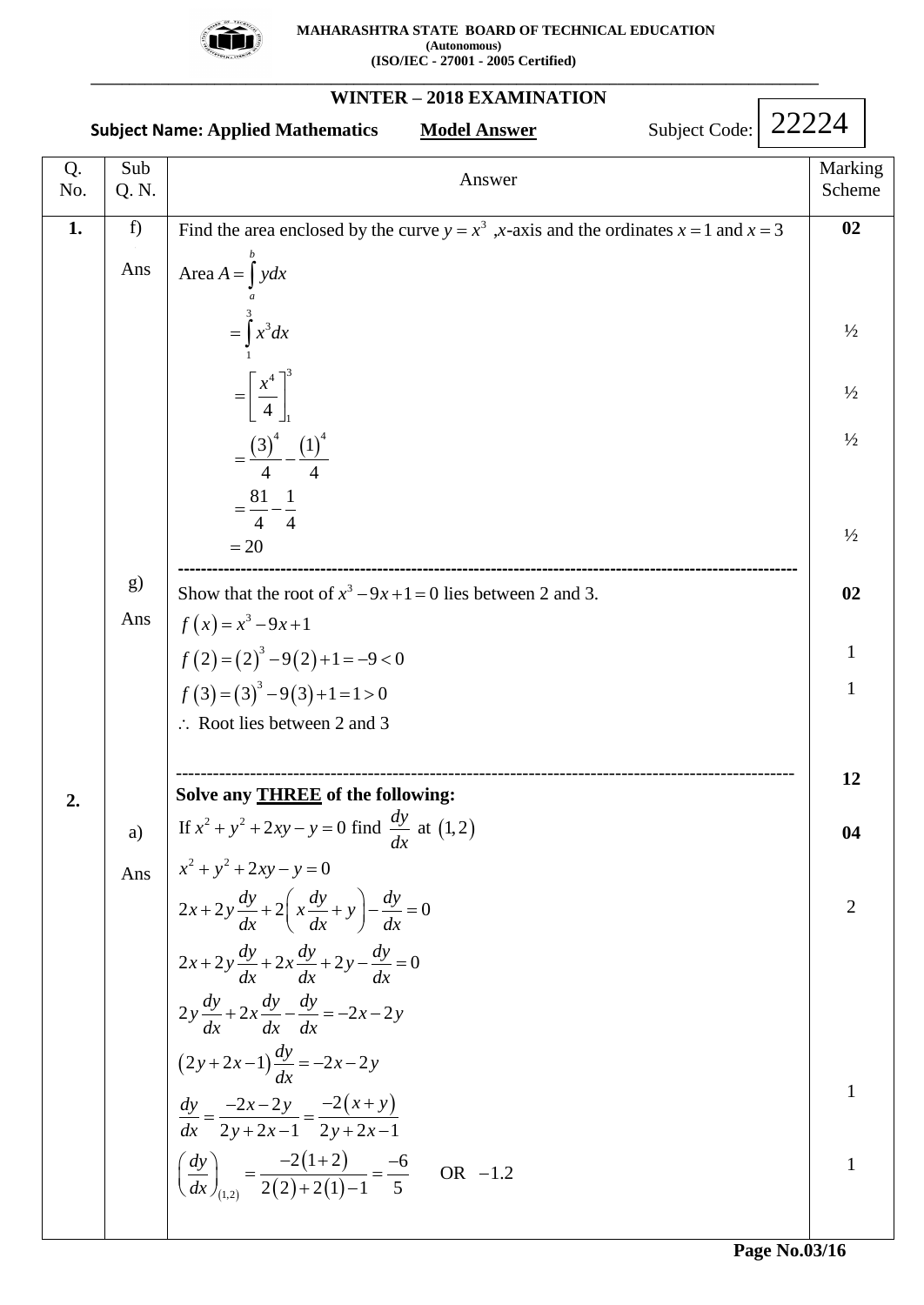

 **MAHARASHTRA STATE BOARD OF TECHNICAL EDUCATION (Autonomous) (ISO/IEC - 27001 - 2005 Certified)**

**WINTER – 2018 EXAMINATION Subject Name: Applied Mathematics Model Answer** Q. No. Sub Sub<br>
Q. N. Marking<br>
C. N. Scheme 2. b) Ans c) Ans  $(2\theta - \sin 2\theta), y = a(1 - \cos 2\theta)$  $x = a(2\theta - \sin 2\theta)$   $y = a(1-\cos 2\theta)$  $(2-2\cos 2\theta)$ Answer<br>
If  $x = a(2\theta - \sin 2\theta), y = a(1 - \cos 2\theta)$  find  $\frac{dy}{dx}$  at  $\theta = \frac{\pi}{4}$  $a(2\theta - \sin 2\theta), y = a(1 - \cos 2\theta)$  find  $\frac{dy}{dx}$  at  $\theta = \frac{\pi}{4}$ <br>  $2\theta - \sin 2\theta$ <br>  $y = a(1 - \cos 2\theta)$  $\begin{aligned} \n\theta = \sin 2\theta, & y = a(1 - \cos 2\theta) \text{ find } \frac{1}{dx} \text{ at } \theta = \frac{1}{4} \\ \n\text{sin } 2\theta \text{ } & y = a(1 - \cos 2\theta) \\ \n2 - 2\cos 2\theta \text{ } & \frac{dy}{d\theta} = 2a\sin 2\theta \n\end{aligned}$ *dy* Answer<br>  $x = a(2\theta - \sin 2\theta), y = a(1 - \cos 2\theta)$  find  $\frac{dy}{dx}$ If  $x = a(2\theta - \sin 2\theta)$ ,  $y = a(1 - \cos 2\theta)$  find  $\frac{dy}{dx}$  at  $\theta = x = a(2\theta - \sin 2\theta)$ <br> $y = a$  $x = a(2\theta - \sin 2\theta), y = a(1 - \cos 2\theta)$  find  $\frac{dy}{dx}$  at  $\theta = \frac{\pi}{4}$ <br>=  $a(2\theta - \sin 2\theta)$ <br> $\frac{dx}{d\theta} = a(2 - 2\cos 2\theta)$ <br> $\frac{dy}{d\theta} = 2a$  $a = a(2\theta - \sin 2\theta)$ <br>  $\frac{dx}{d\theta} = a(2 - 2\cos 2\theta)$ <br>  $\frac{dy}{d\theta}$ *dy*  $\frac{dy}{dx} - \frac{d}{dx}$  $dx$  *dx d dy*  $\therefore \frac{dy}{dx} = \frac{d\theta}{d\theta}$ <br>  $\therefore \frac{dy}{dx} = \frac{2a\sin 2\theta}{2a(1-\cos 2\theta)} = \frac{\sin 2\theta}{(1-\cos 2\theta)}$  OR  $\frac{dy}{dx} = \frac{\sin 2\theta}{(1-\cos 2\theta)} = \frac{2\sin \theta c}{2\sin^2 \theta}$ Answer<br>  $\theta - \sin 2\theta$ ,  $y = a(1 - \cos 2\theta)$  find  $\frac{dy}{dx}$  at  $\theta = \frac{\pi}{4}$  $(2\theta - \sin 2\theta), y = a(1 - \cos 2\theta)$  find  $\frac{dy}{dx}$  at  $\theta = \frac{\pi}{4}$ <br> $\theta - \sin 2\theta$   $y = a(1 - \cos 2\theta)$  $y = a(1-\cos 2\theta)$  find  $\frac{dy}{dx}$  at  $\theta = \frac{1}{4}$ <br> $y = a(1-\cos 2\theta)$ <br> $\frac{dy}{d\theta} = 2a\sin 2\theta$  $a(2\theta - \sin 2\theta)$ <br>  $\frac{dx}{d\theta} = a(2 - 2\cos 2\theta)$ <br>  $\frac{dy}{d\theta} = 2a\sin 2\theta$  $\theta$  $\theta$ Answer<br>=  $a(2\theta - \sin 2\theta)$ ,  $y = a(1 - \cos 2\theta)$  find  $\frac{dy}{dx}$  at  $\theta = \frac{\pi}{4}$  $x = a(2\theta - \sin 2\theta), y = a(1 - \cos 2\theta)$  find  $\frac{dy}{dx}$  at  $\theta = \frac{\pi}{4}$ <br>=  $a(2\theta - \sin 2\theta)$  <br>y =  $a(1 - \cos 2\theta)$ If  $x = a(2\theta - \sin 2\theta)$ ,  $y = a(1 - \cos 2\theta)$  find  $\frac{dy}{dx}$  at  $\theta = \frac{1}{4}$ <br>  $x = a(2\theta - \sin 2\theta)$ <br>  $\therefore \frac{dx}{d\theta} = a(2 - 2\cos 2\theta)$ <br>  $\frac{dy}{d\theta} = 2a\sin 2\theta$  $\therefore \frac{dx}{d\theta} = a(2 - 2\cos 2)$ <br> $\therefore \frac{dy}{dx} = \frac{\frac{dy}{d\theta}}{\frac{dx}{d\theta}}$  $\frac{\overline{2}}{\sqrt{2}}$ <br>  $\frac{2a\sin 2\theta}{(1-\cos 2\theta)} = \frac{\sin 2\theta}{(1-\cos 2\theta)}$  OR  $\frac{dy}{dx} = \frac{\sin 2\theta}{(1-\cos 2\theta)} = \frac{2\sin \theta \cos \theta}{2\sin^2 \theta} = \cot \theta$  $rac{dx}{d\theta}$ <br>  $rac{2a\sin 2\theta}{2a(1-\cos 2\theta)} = \frac{\sin 2\theta}{(1-\cos 2\theta)}$  OR  $rac{dy}{dx} = \frac{\sin 2\theta}{(1-\cos 2\theta)} = \frac{2\sin \theta}{2\sin \theta}$ at 4  $\frac{\sin 2\left(\frac{\pi}{4}\right)}{2} - \frac{\sin \left(\frac{\pi}{4}\right)}{2}$  $\frac{\pi}{4}$   $\frac{\pi}{4}$   $\frac{\pi}{4}$   $\frac{\pi}{4}$   $\frac{\pi}{4}$   $\frac{\pi}{4}$   $\frac{\pi}{4}$   $\frac{\pi}{4}$   $\frac{\pi}{4}$   $\frac{\pi}{4}$   $\frac{\pi}{4}$   $\frac{\pi}{4}$   $\frac{\pi}{4}$   $\frac{\pi}{4}$   $\frac{\pi}{4}$   $\frac{\pi}{4}$   $\frac{\pi}{4}$   $\frac{\pi}{4}$   $\frac{\pi}{4}$   $\frac{\pi}{4}$   $\frac{\pi}{4}$   $\frac{\pi}{4}$   $\frac{\sin 2\left(\frac{\pi}{4}\right)}{1-\cos 2\left(\frac{\pi}{4}\right)} = \frac{\sin \left(\frac{\pi}{4}\right)}{1-\cos \left(\frac{\pi}{4}\right)}$  $\frac{1}{\pi}$   $\frac{\pi}{4}$   $\frac{1}{2}$   $\frac{\pi}{4}$   $\frac{\pi}{4}$   $\frac{\pi}{2}$   $\frac{\pi}{4}$   $\frac{\pi}{2}$   $\frac{\pi}{2}$  $\frac{1}{2} = 1$  $\left(1 - \frac{1}{1 - 0}\right)$  $rac{a \sin 2\theta}{1-\cos 2\theta} = \frac{\sin 2\theta}{(1-\cos 2\theta)}$  OR  $rac{dy}{dx}$  $rac{dx}{d\theta}$ <br>  $rac{2a\sin 2\theta}{a(1-\cos 2\theta)} = \frac{\sin 2\theta}{(1-\cos 2\theta)}$  OR  $rac{dy}{dx}$ *dy dx dy dx*  $\frac{\theta}{\sqrt{2\theta}} = \frac{\sin 2\theta}{(1 - \cos 2\theta)}$  OR  $\frac{dy}{dx} = \frac{\sin 2\theta}{(1 - \cos 2\theta)} = \frac{2\sin \theta \cos \theta}{2\sin^2 \theta} = \cot \theta$  $\overline{\theta} = \frac{\sin 2\theta}{(1 - \cos 2\theta)}$  OR  $\frac{dy}{dx} = \frac{\sin 2\theta}{(1 - \cos 2\theta)} = \frac{2\sin \theta \cos \theta}{2\sin^2 \theta} = \cot \theta$  $\theta = \frac{\pi}{4}$ s 2 $\theta$ )  $(1-\cos 2\theta)$  dx<br> $\frac{\pi}{4}$   $\sin\left(\frac{\pi}{2}\right)$  $\left(\frac{\pi}{\frac{\pi}{4}}\right) = \frac{\sin\left(\frac{\pi}{2}\right)}{\left(1-\cos\left(\frac{\pi}{2}\right)\right)}$  $=\frac{\sin 2\theta}{(1-\cos 2\theta)}$  OR  $\frac{dy}{dx} = \frac{\sin 2\theta}{(1-\cos 2\theta)} = \frac{2\sin \theta \cos \theta}{2\sin^2 \theta} = \cot \theta$  1  $\frac{\sin 2\theta}{-\cos 2\theta} = \frac{\sin 2\theta}{(1-\cos 2\theta)}$  OR  $\frac{dy}{dx} = \frac{\sin 2\theta}{(1-\cos 2\theta)} = \frac{2\sin 2\theta}{2}$ ax  $2a(1-\cos 2\theta)$   $(1-\cos 2\theta)$  ax<br>
at  $\theta = \frac{\pi}{4}$ <br>  $\therefore \frac{dy}{dx} = \frac{\sin 2(\frac{\pi}{4})}{(\frac{1}{4} \cos 2(\frac{\pi}{4}))} = \frac{\sin (\frac{\pi}{2})}{(\frac{1}{4} \cos (\frac{\pi}{4}))}$ 4<br>  $\sin 2\left(\frac{\pi}{4}\right)$   $\frac{\sin \left(\frac{\pi}{2}\right)}{\left(1-\cos\left(\frac{\pi}{4}\right)\right)} = \frac{\sin \left(\frac{\pi}{2}\right)}{\left(1-\cos\left(\frac{\pi}{2}\right)\right)}$  $\therefore \frac{dy}{dx} = \frac{1}{\left(1 - \cos 2\left(\frac{\pi}{4}\right)\right)} = \frac{1}{\left(1 - \frac{\pi}{4}\right)} = \frac{1}{\left(1 - \frac{\pi}{4}\right)} = \frac{1}{1 - 0} = 1$  $\frac{d(x)}{dx}$  OR  $\frac{dy}{dx} = \cot \frac{\pi}{4} = 1$ *dy dx* π  $=\cot \frac{\pi}{4}=1$ -----------------------------------------------------------------------------------------------------------------------  $(2)$  $(2)^{3}$  $\frac{3}{5} - \frac{15}{5}x^2 + 18$ Let  $y = x^3 - \frac{15}{2}x^2 + 18$ 2 2  $\frac{dy}{dx} = 3x^2 - 15.$ <br> $\frac{d^2y}{dx^2} = 6x - 15$ 2  $x^2 - 5x + 6 = 0$ 2  $\therefore x = 2 \text{ or } x = 3$ <br>
at  $x = 2$ <br>  $\frac{d^2 y}{dx^2} = 6(2) - 15 = -3 < 0$ :. *y* is maximum at  $x = 2$ <br>  $y_{\text{max}} = (2)^3 - \frac{15}{2}(2)^2 + 18(2)$ 2 the maximum and minin<br>  $y = x^3 - \frac{15}{2}x^2 + 18x$  $x^3 - \frac{16}{2}x^2 + 1$ <br>3x<sup>2</sup> - 15x + 18 Consider  $\frac{dy}{dx} = 0$ <br>3x<sup>2</sup> - 15x + 18 = 0 Find the maximum and minimum value of  $y = x^3 - \frac{15}{2}x^2 + 18x$  $ax$ <br>  $3x^2-15x+18=0$ <br>  $x^2-5x+6=0$  $3x -13x+18=0$ <br> $x^2 -5x+6=0$ <br> $\therefore x = 2 \text{ or } x = 3$ at  $x = 2$  $\therefore$  y is maximum at  $x = 2$ *dy* Let  $y = x^3 - \frac{15}{2}x^2 + 18x$ <br>  $\therefore \frac{dy}{dx} = 3x^2 - 15x + 18$  $\therefore \frac{dy}{dx} = 3x^2 - 15x + 18$ <br> $\therefore \frac{d^2y}{dx^2} = 6x - 15$ *dx* Consider  $\frac{dy}{dx} = 0$ <br> $x^2 - 15x + 18 = 0$ *dx*  $\frac{y}{x^2} = 6(2) - 15 = -3$ <br>*y* is maximum at *x* = 2<br>= 6(2)-15 = -3 < 0  $\frac{d^2 y}{dx^2}$  = 6(2) – 15 = −3 < 0<br>∴ y is maximum at x = 2 2 um at  $x = 2$ <br> $\frac{15}{2}(2)^2 + 18(2) = 14$ **04** 1+1 1 1 **04**  $\frac{1}{2}$  $\frac{1}{2}$  $\frac{1}{2}$  $\frac{1}{2}$  $\frac{1}{2}$  $\frac{1}{2}$ Subject Code: 22224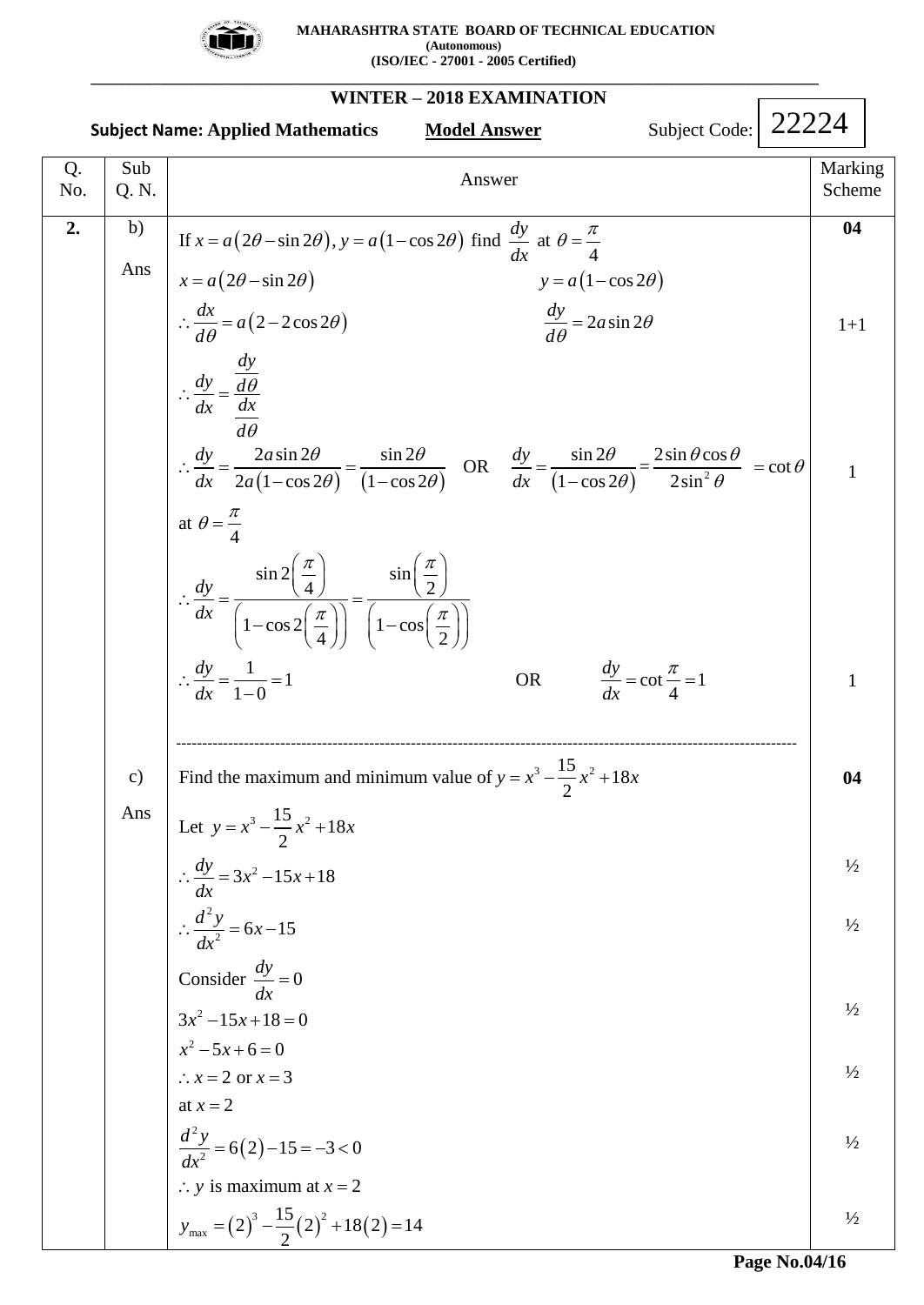

|           |              | Subject Code: 22224<br><b>Subject Name: Applied Mathematics</b><br><b>Model Answer</b>                                                                                                                                                                                                                                                                                                                                                                                                                                                                                                                                                                                                                                                                |                                                                            |  |
|-----------|--------------|-------------------------------------------------------------------------------------------------------------------------------------------------------------------------------------------------------------------------------------------------------------------------------------------------------------------------------------------------------------------------------------------------------------------------------------------------------------------------------------------------------------------------------------------------------------------------------------------------------------------------------------------------------------------------------------------------------------------------------------------------------|----------------------------------------------------------------------------|--|
| Q.<br>No. | Sub<br>Q. N. | Answer                                                                                                                                                                                                                                                                                                                                                                                                                                                                                                                                                                                                                                                                                                                                                | Marking<br>Scheme                                                          |  |
| 2.        | c)           | at $x=3$<br>$\frac{d^2y}{dx^2} = 6(3) - 15 = 3 < 0$<br>$\therefore$ y is minimum at $x = 3$<br>$y_{\text{min}} = (3)^3 - \frac{15}{2}(3)^2 + 18(3) = 13.5$                                                                                                                                                                                                                                                                                                                                                                                                                                                                                                                                                                                            | $\frac{1}{2}$<br>$\frac{1}{2}$                                             |  |
|           | d)           | A beam is bent in the form of the curve $y = 2\sin x - \sin 2x$ .<br>Find the radius of curvature of the beam at the point $x = \frac{\pi}{2}$                                                                                                                                                                                                                                                                                                                                                                                                                                                                                                                                                                                                        | 04                                                                         |  |
|           | Ans          | $y = 2\sin x - \sin 2x$<br>$\therefore \frac{dy}{dx} = 2\cos x - 2\cos 2x$<br>$\therefore \frac{d^2y}{dx^2} = -2\sin x + 4\sin 2x$<br>$\left(\frac{dy}{dx}\right)_{\left(x=\frac{\pi}{2}\right)} = 2\cos\left(\frac{\pi}{2}\right) - 2\cos 2\left(\frac{\pi}{2}\right) = 2(0) - 2(-1) = 2$<br>$\left(\frac{d^2 y}{dx^2}\right)_{\left(x=\frac{\pi}{2}\right)} = -2\sin\left(\frac{\pi}{2}\right) + 4\sin 2\left(\frac{\pi}{2}\right) = -2(1) + 4(0) = -2$<br>$\left[1+\left(\frac{dy}{dx}\right)^2\right]^{\frac{3}{2}}$<br>$\langle dx \rangle$<br>: Radius of curvature is $\rho =$<br>$\frac{d^2y}{dx^2}$<br>$\therefore \rho = \frac{\left[1+\left(2\right)^2\right]^{\frac{3}{2}}}{-2}$<br>$\therefore \rho = -5.59$<br>$\therefore \rho = 5.59$ | $\frac{1}{2}$<br>$\frac{1}{2}$<br>$\frac{1}{2}$<br>$\frac{1}{2}$<br>1<br>1 |  |
| 3.        | a)<br>Ans    | Solve any <b>THREE</b> of the following:<br>Find the equation of tangent and normal to the curve $2x^2 - xy + 3y^2 = 18$<br>at the point $(3,1)$<br>$2x^2 - xy + 3y^2 = 18$<br>$4x - \left(x\frac{dy}{dx} + y\right) + 6y\frac{dy}{dx} = 0$                                                                                                                                                                                                                                                                                                                                                                                                                                                                                                           | 12<br>04<br>$\frac{1}{2}$                                                  |  |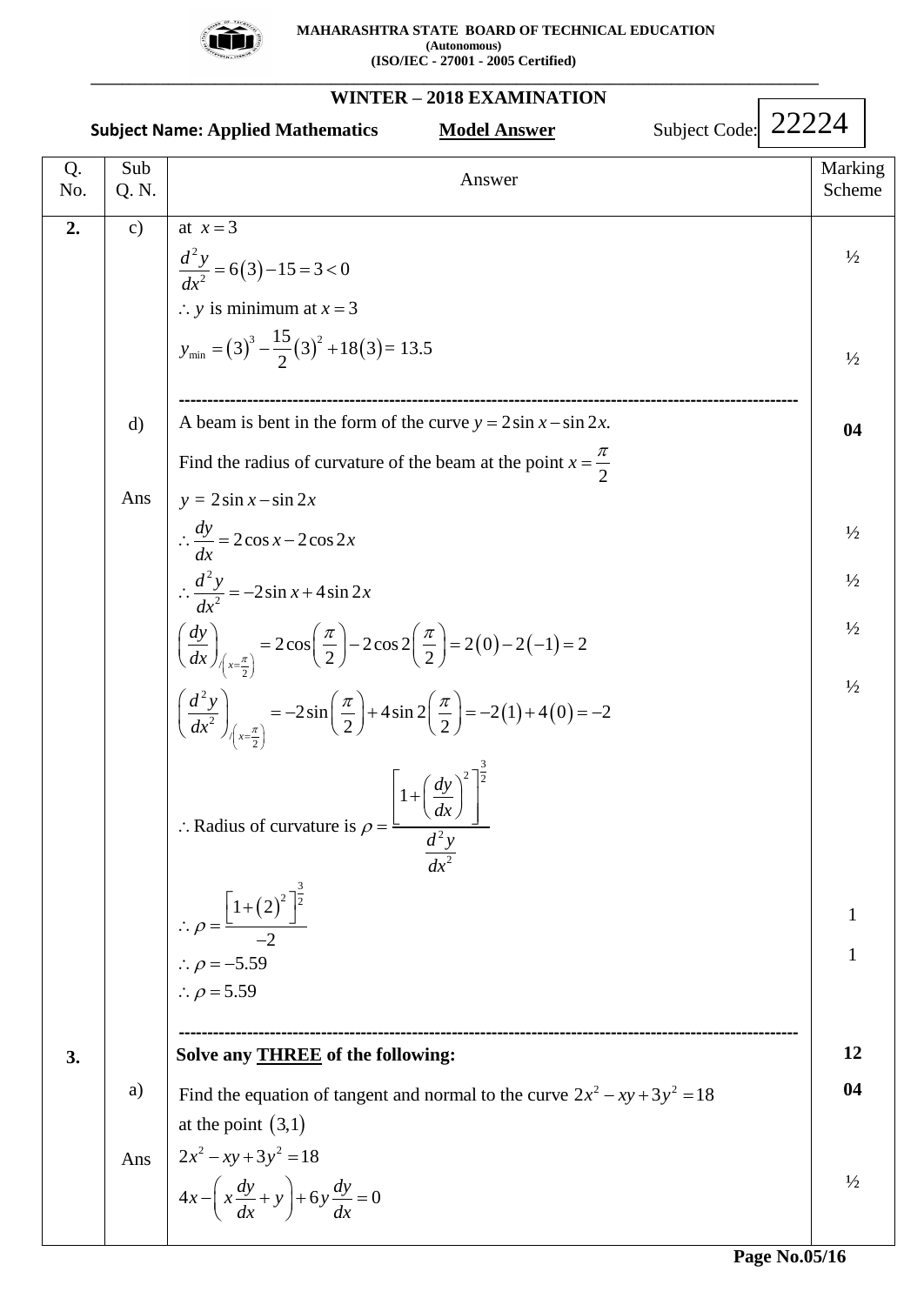

 **MAHARASHTRA STATE BOARD OF TECHNICAL EDUCATION (Autonomous) (ISO/IEC - 27001 - 2005 Certified)**

**WINTER – 2018 EXAMINATION Subject Name: Applied Mathematics Model Answer Subject Code:** Q. No. Sub Sub<br>
Q. N. Marking<br>  $\begin{array}{c|c}\n\hline\n\end{array}$  Marking<br>
Scheme Scheme **3.**  $|$  a) b) Ans  $\frac{dx}{(x+6y)}\frac{dy}{dx} = -4$ at  $(3,1)$  $(3)$ at (3,1)<br>Slope of tangent =  $\frac{dy}{dx} = \frac{-4(3)+1}{-3+6(1)} = \frac{-11}{3}$ Equation of tangent<br> $y - y_1 = m(x - x_1)$  $y-1 = \frac{-11}{3}(x-3)$  $4x - x \frac{dy}{dx} - y + 6y \frac{dy}{dx} = 0$  $x \frac{dy}{dx} + 6y \frac{dy}{dx} = -4x + y$ 4 6  $\frac{dy}{dx} = \frac{-4(3)+1}{-3+6(1)} = \frac{-1}{3}$  $\frac{dx}{dx}$  -<br>Slope of normal= $\frac{-1}{1} = \frac{3}{1}$  $dy = 11$ Equation of tangent  $3y-3 = -11x+33$  $3y-3 = -11x+3$ <br> $11x+3y-36 = 0$  $\frac{dy}{dx}$  – y + 6 y  $\frac{dy}{dx}$  $\frac{dy}{dx} + 6y \frac{dy}{dx}$ *dy*  $(-x+6y)\frac{dy}{dx} = -4x + y$  $\frac{dy}{dx} = \frac{-4x + y}{ }$  $\frac{dy}{dx} = \frac{-4x + y}{-x + 6y}$ *dx dx*  $-x\frac{dy}{dx} - y + 6y\frac{dy}{dx} = 0$  $\frac{dx}{-x\frac{dy}{dx}+6y\frac{dy}{dx}} = -4x+y$  $\left(\frac{1}{x}\right)^{x} = \frac{-4x + y}{-2}$  $\frac{-4x+y}{-x+6y}$  $-4(3)+1$  - $=\frac{-4(3)+1}{3+6(1)}=\frac{-11}{3}$  $\frac{-4(3)+1}{-3+6(1)}$  $\frac{-1}{1}$ - $-1 = \frac{-11}{3}(x-3)$ Equation of normal<br> $y - y_1 = m(x - x_1)$  $(x-3)$ Equation of normal 3  $y-1 = \frac{3}{11}(x-3)$  $y-1-\frac{1}{11}(x-3)$ <br>11y-11=3x-9  $11y-11 = 3x-9$ <br> $3x-11y+2=0$ ----------------------------------------------------------------------------------------------------  $(330 - x)$ 2 A manufacturer can sell x items at a price of Rs.  $(330 - x)$  each. The cost of A manufacturer can sell x items at a price of Rs.  $(330 - x)$  each. The cost of producing x items is Rs.  $x^2 + 10x + 12$ . Determine the number of items to be sold so that the manufacturer can make the maximum profi t.  $\overline{a}$  $(330-x)x = 330x - x^2$ Selling price – Cost price<br>  $(330x-x^2)-(x^2+10x+12)$ Cost price of x items =  $x^2 + 10x + 12$  $(x^2)$  -<br> $2^2 - x^2$ producing x items is Rs.  $x^2 + 10x + 12$ . Determine the numbs<br>so that the manufacturer can make the maximum profit.<br>Selling price of x items =  $(330 - x)x = 330x - x^2$ so that the manufacturer can make th<br>Selling price of x items =  $(330 - x)x$ <br>Cost price of x items =  $x^2 + 10x + 12$ Selling price of x items =  $(330 - x)$ <br>Cost price of x items =  $x^2 + 10x +$ <br>Profit = Selling price – Cost price Cost price of x items =  $x^2 + 10x + 12$ <br>Profit = Selling price – Cost price<br>Let P =  $(330x - x^2) - (x^2 + 10x + 12)$ Profit = Selling price – Cost price<br>Let P =  $(330x - x^2) - (x^2 + 10x +$ <br>=  $330x - x^2 - x^2 - 10x - 12$ rer can make the maximu<br>  $\text{as} = (330 - x)x = 330x -$ <br>  $= x^2 + 10x + 12$ *x* items =  $x^2 + 10$ .<br> *x* -  $x^2$  ) -  $(x^2 + 10x)$ ing price – Cost<br>  $0x - x^2$  ) – ( $x^2 + 1$ <br>  $x - x^2 - x^2 - 10x$ g price of x items =  $(330 - x)$ <br>rice of x items =  $x^2 + 10x + 1$ <br>= Selling price – Cost price rice of x items =  $x^2 + 10x + 12$ <br>= Selling price – Cost price<br>=  $(330x - x^2) - (x^2 + 10x + 12)$ = Selling price – Cost price<br>=  $(330x - x^2) - (x^2 + 10x + 12)$ <br>=  $330x - x^2 - x^2 - 10x - 12$  $1/2$  $\frac{1}{2}$  $\frac{1}{2}$ 1 1 **04** 22224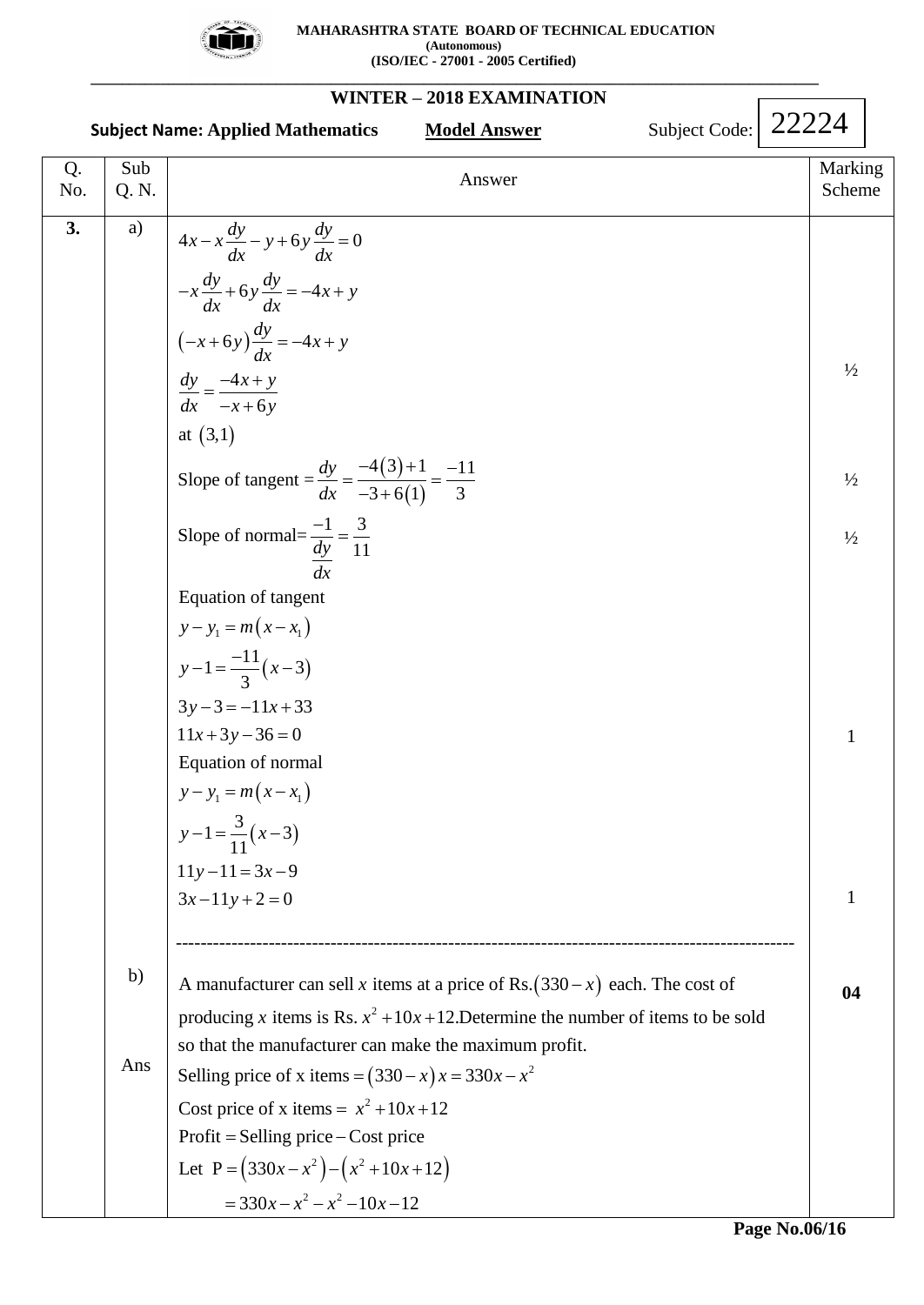

#### **WINTER – 2018 EXAMINATION Subject Name: Applied Mathematics Model Answer Subject Code:** Q. No. Sub Sub<br>
Q. N. Marking<br>  $\begin{array}{c|c}\n\hline\n\end{array}$  Marking<br>
Scheme Scheme  $3.$  b) c) Ans d) Ans 2 2 :.  $x = 80$ <br> $\frac{d^2 P}{dx^2} = -4 < 0$  $P = 320x - 2x^2 - 12$  $3x-2x^2$ <br>320 – 4 Put  $\frac{dP}{dx} = 0$ <br>320 – 4x = 0  $x = 80$ For maximum profit manufacturer can sell 80 items.  $\frac{dP}{dx} = 320 - 4x$ *P* = 320*x* - 2*x*<sup>2</sup> - 12<br>  $\therefore \frac{dP}{dx}$  = 320 - 4*x dx x*  $\therefore$  *x* = 80<br>  $\frac{d^2P}{dx^2}$  = -4 < 0  $\frac{dr}{dx} = 0$ <br>-4x = 0  $320-4x=0$ <br> $\therefore x=80$ ----------------------------------------------------------------------------------------------------------------------- If  $x^y = e^{x-y}$  then prove that  $\frac{dy}{dx} = \frac{\log x}{(1 + \log x)^2}$  $\log x^y = \log e^{x-y}$ <br>*y*  $\log x = (x - y) \log e$  $y \log x + y = x$ <br> $y (\log x + 1) = x$  $(1 + \log x)(1)$  $(1 + \log x)^2$  $\frac{1+\log x-1}{(1+\log x)^2}$  $(1 + \log x)^2$  $x^y = e^{x-y}$ <br>  $\log x^y = \log e^{x-y}$  $y \log x = (x - y)$ <br> $y \log x = x - y$  $v \log x + v = x$  $y = \frac{x}{1 + \log x}$ 1  $\log x$ <br>1+  $\log x$ )(1  $\frac{1 + \log \left(1 + \log \right)}{1 + \log \left(1 + \log \right)}$  $\frac{1 + \log x}{1 + \log x}$  $\frac{\log 7}{1 + \log 1}$  $x^y = e^{x-y}$  $y \log x = x - y$ <br>*y*  $\log x + y = x$ *x*  $\frac{1 + \log x}{dy}$   $(1 + \log x)(1) - x\left(\frac{1}{x}\right)$ *dx*  $(1 + \log x)$  $\frac{dx}{dy} = \frac{1 + \log x}{x}$  $dx \quad (1 + \log x)$  $\frac{dx}{dy}$   $\left(1 + \log x\right)$ <br> $\frac{dy}{dx} = \frac{\log x}{x}$  $dx \quad (1 + \log x)$ - $=e^{x-}$  $=\log e^{x-}$  $= e^{x-y}$  then prove that  $\frac{dy}{dx} = \frac{\log x}{1 + \log x}$  $=(x-y)$ lo<sub>3</sub><br>=  $x-y$  $=$  $\ddot{}$ 1+log x<br>  $(1+\log x)(1)-x\left(\frac{1}{x}\right)$ <br>  $=\frac{(1+\log x)(1-x)}{x^2}$  $\frac{(1+\log x)^2}{x+\log x-1}$  $=$  $^{+}$  $=$  $^{+}$ -----------------------------------------------------------------------------------------------------------------------  $\overline{(2 + \log x)}$ Evaluate  $\int \frac{dx}{2x + x \cdot \log x}$  $\frac{2x + x \cdot \log x}{2x + x \cdot \log x}$ *dx*  $\int \frac{dx}{2x + x \cdot \log x}$  $I = \int \frac{dx}{a}$  $=\int \frac{dx}{2x + x \cdot \log x}$ *dx*  $=\int \frac{dx}{x(2+\log x)}$  $\int \frac{1}{2x+1}$  $\int \frac{a}{x(2+}$ 1 1 1 1 **04**  $\frac{1}{2}$  $1/2$ 1 1 1 **04**  $\frac{1}{2}$ 22224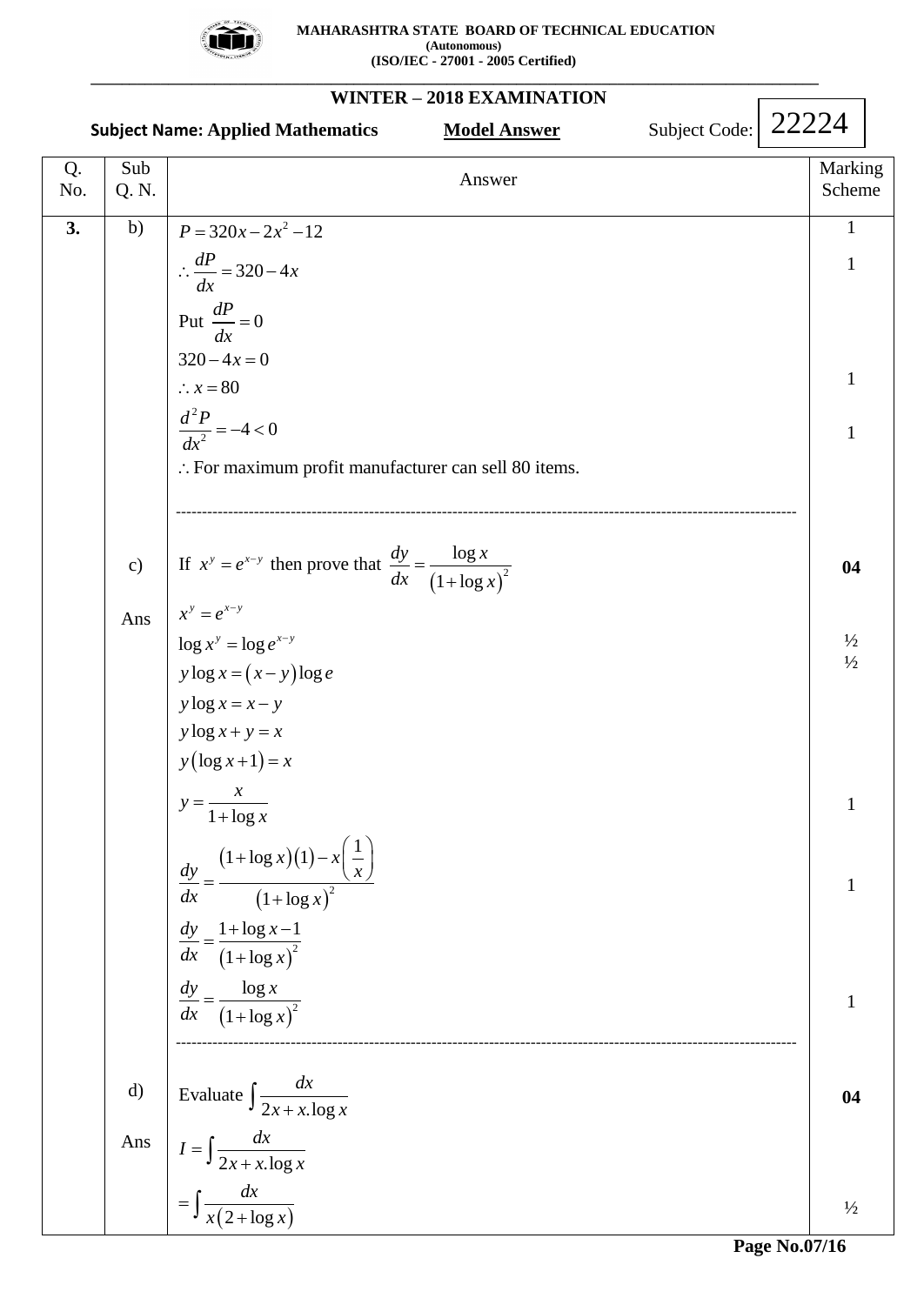

**WINTER – 2018 EXAMINATION Subject Name: Applied Mathematics Model Answer** Q. No. Sub Sub<br>
Q. N. Marking<br>  $\begin{array}{c|c}\n\hline\n\end{array}$  Marking<br>
Scheme Scheme **3. 4.** d) a) Evaluate :  $\int \frac{1}{x^2}$ Ans  $I = \int \frac{1}{x^2}$ b) Ans Answer<br>
Put 2 +  $\log x = t$  OR Put  $\log x = t$  $\log x = t$  OR Put  $\log \frac{1}{1} dx = dt$  1 x<br>  $\frac{dt}{t}$   $\therefore I = \int \frac{dt}{2+t}$  $\therefore I = \int \frac{dt}{t}$ <br>= log t + c Answer<br>  $x = t$  OR Put  $\log x = t$  $\begin{aligned}\ng x &= t \\
\frac{dx}{dt} &= dt\n\end{aligned}$  OR Put  $\begin{aligned}\n\log x &= t \\
\frac{1}{x} dx &= dt\n\end{aligned}$ Put  $2 + \log x = t$ <br>  $\frac{1}{x} dx = dt$ <br>
OR Put  $\log x = t$ <br>  $\frac{1}{x} dx = dt$  $\frac{1}{x}dx = dt$   $\frac{1}{x}dx = dt$ <br>  $I = \int \frac{dt}{t}$   $\therefore I = \int \frac{dt}{2 + t}$  $=$ **log**  $t + c$ Answer<br>+  $\log x = t$  OR Put  $\log x = t$  $\frac{1}{x}dx = dt$ <br>  $\therefore I = \int \frac{dt}{t}$ <br>  $\therefore I = \int \frac{dt}{2+t}$  $rac{1}{x}dx = dt$ <br>  $rac{1}{x}dx = dt$ <br>  $rac{1}{x}dx = dt$ <br>  $∴ I = \int \frac{dt}{2+t}$  $\frac{dt}{+t}$ <br> $(2+t)+c$ *x* + *c*<br>  $z + t$ <br>  $= \log(2+t) + c$ <br>  $= \log(2 + \log x) + c$ <br>  $= \log(2 + \log x) + c$  $\therefore I = \int \frac{dt}{2+t}$ <br>= log(2+t)+c  $= \log (2 + \log x) + c$ =  $\log t + c$ <br>=  $\log(2 + \log x) + c$ <br>=  $\log(2 + \log x) + c$ <br>=  $\log(2 + \log x) + c$ --------------------------------------------------------------------------------------------------- **Solve any THREE of the following:**  $(x+2)^{2} + 21 = (x+2)^{2} + (\sqrt{21})^{2}$  $(x+2)^2 + (\sqrt{21})^2$ 2  $(1)^2$  $x^2 + 4x + 25 = x^2 + 4x + 4 - 4 + 25$ 2  $x+4-4+25$ <br> $x^2+21=(x+2)^2$  $\frac{CE}{dx}$  of th<br> $\frac{dx}{4x+25}$  $\int \frac{1}{x^2 + 4} dx$ <br>  $4x + 25$ =  $\int \frac{dx}{x^2 + 4x + 25}$ <br>  $T. = \left(\frac{1}{2} \times Coeff. of.x\right)^2 = \left(\frac{1}{2} \times 4\right)^2 = 4$  $\overline{+4x+25}$ <br> $\frac{1}{2} \times Coeff. of x$   $\Bigg)^2 = \Bigg(\frac{1}{2}\Bigg)$  $=\left(\frac{1}{2} \times Coeff.of.x\right)^2 = \left(\frac{1}{2} \times 4\right)^2 = 4$ <br>  $4x + 25 = x^2 + 4x + 4 - 4 + 25$  OR  $\frac{dx}{x^2+4x-4+4+25}$  $x^2 + 4x + 25 = x^2 + 4x + 4 - 4 + 25$ <br>=  $(x+2)^2 + 21 = (x+2)^2 + (\sqrt{21})^2$  $=(x+2)^{2}$ <br> $\frac{dx}{(x+2)^{2}+(\sqrt{21})^{2}}$ *dx*  $\frac{HREE}{dx}$ <br> $\frac{dx}{x^2 + 4x}$  $I = \int \frac{dx}{1+x^2}$ ate :  $\int$ <br> $\frac{dx}{x^2 + 4x}$  $I = \int \frac{dx}{x^2 + 4x + 25}$ <br> $T.T. = \left(\frac{1}{2} \times Coeff.of.x\right)$  $T.T. = \left(\frac{1}{2} \times Coeff. of.x\right)^2 = \left(\frac{1}{2} \times 4\right)^2 = 4$ <br> $x^2 + 4x + 25 = x^2 + 4x + 4 - 4 + 25$  OR  $I = \int \frac{dx}{x^2 + 4x - 4}$  $I = \frac{dx}{1 - x^2}$  $I = \int \frac{dx}{(x+2)^2 + 1}$ REE of the followi<br> $\frac{dx}{1+4x+25}$  $=$   $\int$ e :  $\int \frac{dx}{x^2 + 4x + 25}$ <br>+ 4x + 25  $\frac{dx}{x^2 + 4x + 25}$ <br>=  $\left(\frac{1}{2} \times Coeff. of x\right)^2 = \left(\frac{1}{2} \times 4\right)^2 = 4$  $T = \left(\frac{1}{2} \times Coeff. of.x\right)^2 = \left(\frac{1}{2} \times 4\right)^2 = 4$ <br>+ 4x + 25 = x<sup>2</sup> + 4x + 4 - 4 + 25<br>OR  $I = \int \frac{dx}{x^2 + 4x - 4}$ =  $(x+2)^2 + 21 = 0$ <br>dx<br>+2)<sup>2</sup> +  $(\sqrt{21})^2$  $\int$  $\int \frac{dx}{(x+2)^2 + (\sqrt{21})^2}$ <br> $=\frac{1}{\sqrt{21}} \tan^{-1} \left( \frac{x+2}{\sqrt{21}} \right) + c$ tan  $(x+2)^2 + (\sqrt{21}$ <br> $\frac{1}{21} \tan^{-1} \left( \frac{x+2}{\sqrt{21}} \right)$  $\left(\frac{x+2}{\sqrt{c}}\right)+c$  $=\int \frac{dx}{(x+2)^2 + (\sqrt{21})^2}$ <br>=  $\frac{1}{\sqrt{21}} \tan^{-1} \left( \frac{x+2}{\sqrt{21}} \right) + c$ ---------------------------------------------------------------------------------------------------  $(1+t^2)+3(1-t^2)$  $\frac{1-t^2}{1+t^2}$  and  $dx = \frac{dt}{1+t^2}$ 2 2 2  $\frac{1+t^2}{2}$ <br> $\frac{2}{1+3}(1-t^2)$ 2  $\frac{dt}{2 + 2t^2 + 3 - 3t^2}$ Evaluate  $\frac{dx}{2 + 3\cos 2}$  $I = \int \frac{dx}{2 + 3\cos 2}$ Put  $t = \tan x$ ,  $\cos 2x = \frac{1 - t^2}{1 + t^2}$  and  $\frac{1-t^2}{1+t^2}$  and  $dx = \frac{1}{1}$ 1 1  $\frac{1+i}{2+3}\left(\frac{1}{1}\right)$  $\frac{\overline{1+t^2}}{2(1+t^2)+3(1)}$ 1  $\int \frac{dx}{2+3\cos 2x}$ *x*  $\int \frac{1}{2+3\cos 2x}$ <br>*t* = tan *x*,  $\cos 2x = \frac{1-t^2}{1+t^2}$  and  $dx = \frac{dt}{1+t^2}$  $\frac{-t^2}{+t^2}$  and  $dx = \frac{dt}{1+t}$ *dt*  $I = \frac{1+t}{1-t}$ *t t dt*  $\frac{1+t^2}{t^2}$ <br>  $t^2$  + 3(1-t *t*  $=$  $\int \frac{1}{2+1}$  $2+3\cos 2x$ <br>= tan x,  $\cos 2x = \frac{1-t^2}{1+t^2}$  and  $dx = \frac{dt}{1+t^2}$  $\frac{-t^2}{+t^2}$  and  $dx = \frac{dt}{1+t^2}$  $\therefore I = \int \frac{\frac{d}{1+t}}{1+t}$  $\frac{t^2}{\left(1-t^2\right)}$  $\int \frac{1+t^2}{2+3\left(\frac{1-t^2}{1+t^2}\right)}$  $=\int \frac{\overline{1+t^2}}{2(1+t^2)+3(1-t^2)}$  $^{+}$  $=$  $\frac{dt}{1+2t^2+3-3t^2}$  $\int$  $\int$  $1/2$ 1  $\frac{1}{2}$ 1  $\frac{1}{2}$ **12 04** 1 1 1 1 **04** 1  $\frac{1}{2}$ Subject Code: 22224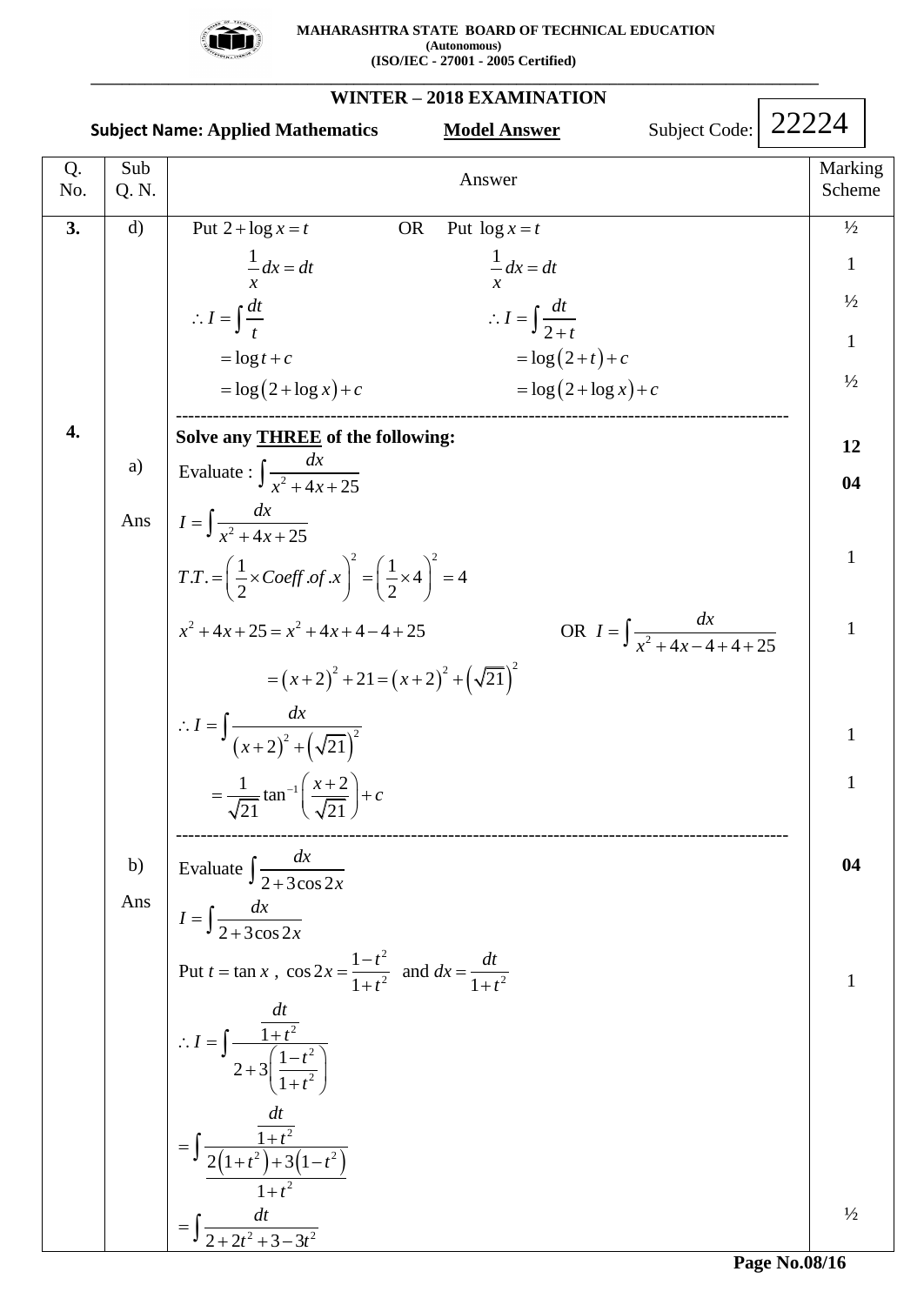

|           |               | Subject Code:<br><b>Subject Name: Applied Mathematics</b><br><b>Model Answer</b>                      | 22224 |                   |  |
|-----------|---------------|-------------------------------------------------------------------------------------------------------|-------|-------------------|--|
| Q.<br>No. | Sub<br>Q. N.  | Answer                                                                                                |       | Marking<br>Scheme |  |
| 4.        | b)            | $=\int \frac{dt}{5-t^2}$                                                                              |       |                   |  |
|           |               | $=\int \frac{dt}{\left(\sqrt{5}\right)^2 - t^2}$                                                      |       | $\mathbf{1}$      |  |
|           |               | $=\frac{1}{2(\sqrt{5})}\log\left(\frac{\sqrt{5}+t}{\sqrt{5}-t}\right)+c$                              |       | $\mathbf{1}$      |  |
|           |               | $=\frac{1}{2(\sqrt{5})}\log\left(\frac{\sqrt{5}+\tan x}{\sqrt{5}-\tan x}\right)+c$                    |       | $\frac{1}{2}$     |  |
|           |               |                                                                                                       |       |                   |  |
|           | $\mathbf{c})$ | Evaluate $\int x \cdot \tan^{-1} x dx$                                                                |       | 04                |  |
|           | Ans           | $\int x \cdot \tan^{-1} x dx$                                                                         |       |                   |  |
|           |               | $=\int \tan^{-1} x \cdot x dx$                                                                        |       | $\mathbf{1}$      |  |
|           |               | $=$ tan <sup>-1</sup> x $\int x dx - \int \left( \int x dx \frac{d (\tan^{-1} x)}{dx} \right) dx$     |       |                   |  |
|           |               | $= \tan^{-1} x \left( \frac{x^2}{2} \right) - \int \left( \frac{x^2}{2} \right) \frac{1}{1 + x^2} dx$ |       | $\mathbf{1}$      |  |
|           |               | $=\frac{x^2\tan^{-1}x}{2}-\frac{1}{2}\int \frac{x^2}{1+x^2}dx$                                        |       |                   |  |
|           |               | $=\frac{x^2\tan^{-1}x}{2}-\frac{1}{2}\int \frac{1+x^2-1}{1+x^2}dx$                                    |       |                   |  |
|           |               | $=\frac{x^2\tan^{-1}x}{2}-\frac{1}{2}\int\left(1-\frac{1}{1+x^2}\right)dx$                            |       | 1                 |  |
|           |               | $=\frac{x^2\tan^{-1}x}{2}-\frac{1}{2}(x-\tan^{-1}x)+c$                                                |       | $\mathbf{1}$      |  |
|           |               |                                                                                                       |       | 04                |  |
|           | d)            | Evaluate $\int \frac{x^2+1}{(x+1)(x+2)(x-3)} dx$                                                      |       |                   |  |
|           |               | Ans $\frac{x^2+1}{(x+1)(x+2)(x-3)} = \frac{A}{x+1} + \frac{B}{x+2} + \frac{C}{x-3}$                   |       | $\frac{1}{2}$     |  |
|           |               | $\therefore x^2 + 1 = A(x+2)(x-3) + B(x+1)(x-3) + C(x+1)(x+2)$                                        |       |                   |  |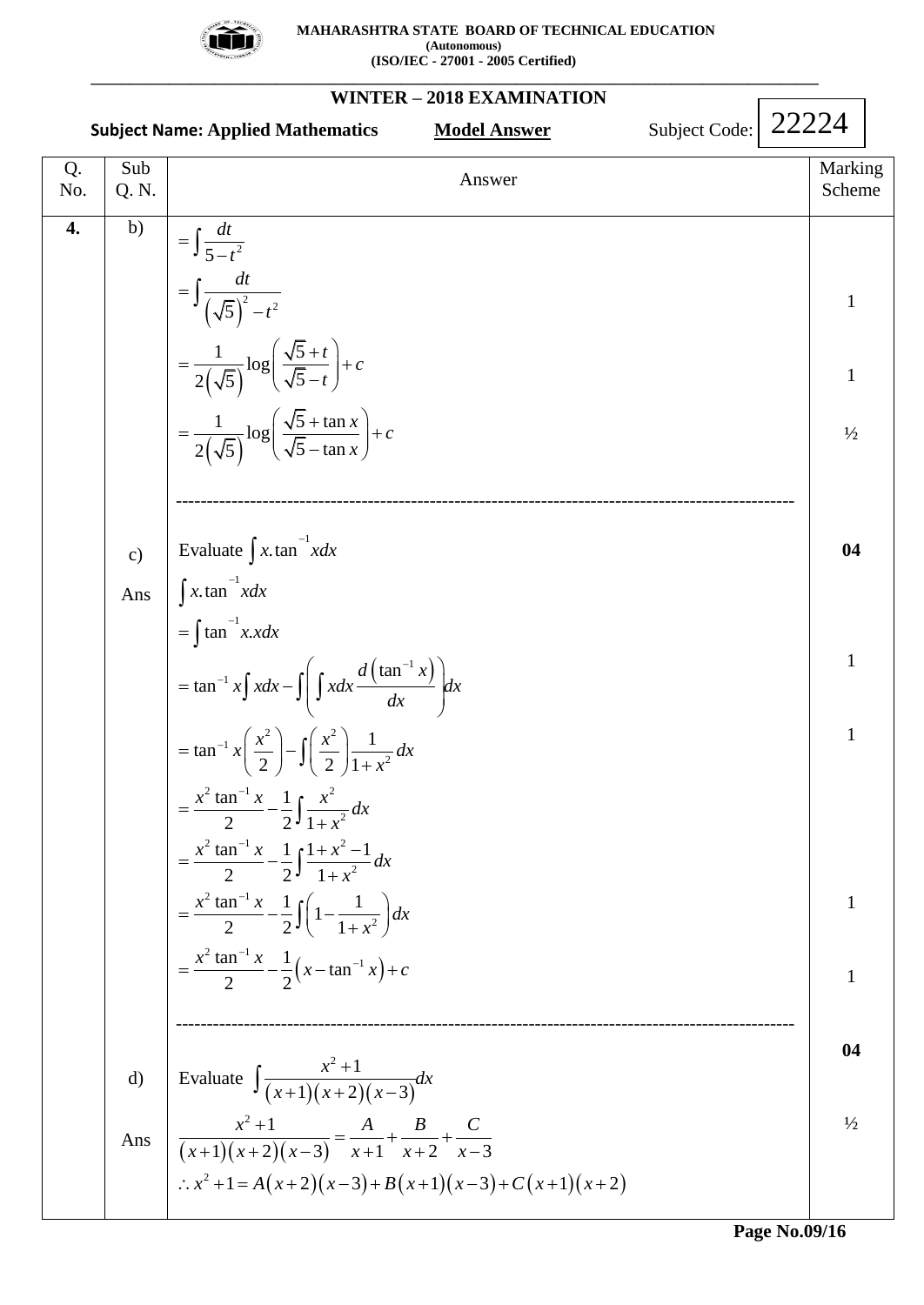

 **MAHARASHTRA STATE BOARD OF TECHNICAL EDUCATION (Autonomous) (ISO/IEC - 27001 - 2005 Certified)**

**WINTER – 2018 EXAMINATION Subject Name: Applied Mathematics Model Answer Subject Code:** Q. No. Sub Sub<br>
Q. N. Marking<br>  $\begin{array}{c|c}\n\hline\n\end{array}$  Marking<br>
Scheme Scheme **4.** d) e) Evaluate  $\int_{0}^{\frac{\pi}{2}}$ Ans  $(x+1)(x+2)(x-3)$  $(x+1)(x+2)(x-3)$  $(x+1)+\log(x+2)+\frac{1}{2}\log(x-3)$  $C = \frac{1}{2}$ <br>2 + 1  $\qquad \qquad \frac{-1}{2}$   $\qquad \qquad \frac{1}{2}$ 2 Put  $x = -1$   $\therefore A = \frac{-1}{2}$  $x = -1$  :  $A = \frac{-2}{2}$ Put  $x = -2$  :  $B = 1$ Put  $x = 3$   $\therefore C = \frac{1}{2}$  $x = -2$  :  $B = 1$ <br> $x = 3$  :  $C = \frac{1}{2}$  $C = \frac{1}{2}$ <br> $\frac{1}{2(1+r-3)} dx = \int \frac{\frac{-1}{2}}{x+1} + \frac{1}{x+2} + \frac{\frac{1}{2}}{x-1}$  $\frac{x^2+1}{1(x+2)(x-3)}dx = \int \frac{\frac{-1}{2}}{x+1} + \frac{1}{x+2} + \frac{\frac{1}{2}}{x-3}$  $\frac{1}{2(2)(x-3)}dx = \int \frac{2}{x+1} dx + \frac{1}{x+2} dx + \frac{2}{x-3} dx$ <br>  $\frac{1}{2(2)(x-3)}dx = \frac{-1}{2}\log(x+1) + \log(x+2) + \frac{1}{2}\log(x-3)$ 1) $(x+2)(x-3)$ <br>  $x+1$ <br>  $x+2$ <br>  $x-3$ <br>  $\frac{x^2+1}{1)(x+2)(x-3)}dx = \frac{-1}{2}\log(x+1) + \log(x+2) + \frac{1}{2}$ *x* = -1  $\therefore$  *A* =  $\frac{1}{2}$ <br>*x* = -2  $\therefore$  *B* = 1 *x*  $dx = \int \frac{\frac{-1}{2}}{x+1} + \frac{1}{x+2} + \frac{\frac{1}{2}}{x-3}dx$  $\frac{x^2+1}{(x+1)(x+2)(x-3)}dx = \int \frac{-1}{\frac{2}{x+1}} + \frac{1}{x+2} + \frac{1}{x+3}$ *x*  $dx = \int \frac{2}{x+1} + \frac{1}{x+2} + \frac{2}{x-3} dx$ <br>  $dx = -\frac{1}{2} \log(x+1) + \log(x+2) + \frac{1}{2} \log(x-3) + c$  $(x+1)(x+2)(x$ <br> $\frac{x^2+1}{(x+1)(x+2)(x)}$  $=-1$  :  $A=\frac{-1}{2}$  $= -1$  :  $A = \frac{-1}{2}$ <br>= -2 :  $B = 1$  $\therefore \int \frac{x^2 + 1}{(x+1)(x+2)(x-3)} dx = \int \frac{-1}{x+1} + \frac{1}{x+2} + \frac{1}{x-3} dx$ at  $x = 3$   $\therefore C = \frac{1}{2}$ <br> $\int \frac{x^2 + 1}{(x+1)(x+2)(x-3)} dx = \int \frac{-1}{\frac{2}{x+1}} + \frac{1}{x+2} + \frac{\frac{1}{2}}{x-3} dx$  $\therefore \int \frac{x^2+1}{(x+1)(x+2)(x-3)} dx = \int \frac{\frac{1}{2}}{x+1} + \frac{1}{x+2} + \frac{\frac{1}{2}}{x-3} dx$ <br>  $\therefore \int \frac{x^2+1}{(x+1)(x+2)(x-3)} dx = \frac{-1}{2} \log(x+1) + \log(x+2) + \frac{1}{2} \log(x-3) + c$ +1)(x+2)(x-3)<sup>dx</sup> J<sub>x</sub><br> $\frac{x^2+1}{(x+2)(x-3)}dx = \frac{-1}{2}$ J ----------------------------------------------------------------------------------------------------  $(1)$  $\frac{1}{2}$  1 +  $\frac{3}{2}$ 2  $\int_{0}^{\frac{t}{2}} \frac{dx}{1 + \sqrt[3]{\tan}}$ 2  $\int_{0}^{0} 1 + \sqrt[3]{\sinh^2}$ 2  $\begin{array}{c} \text{J} \\ 0 & 1 \end{array}$  $1+\frac{\sqrt[3]{\sin}}{\sqrt[3]{\cos}}$  $\int_{0}^{2} \frac{dx}{\sqrt[3]{\cos x} + \sqrt[3]{x}}$  $\frac{dx}{\cos x + \sqrt[3]{\sin x}}$ 2 3 3 3 0 cos --------------- 1  $\begin{matrix} 2 & 3 \\ 2 & 1 \end{matrix}$  $\mathbf{0}$  $\sqrt{\cos\left(\frac{\pi}{2} - x\right)} + \frac{3}{4}$ Evaluate  $\frac{dx}{1 + \sqrt[3]{\tan}}$ cos cos cos  $\frac{\sqrt[3]{\cos x}}{\cos x + \sqrt[3]{\sin x}}$ cos  $\frac{2}{\sqrt{2}}$  dx ----- $\frac{\sqrt[3]{\cos\left(\frac{\pi}{2} - x\right)}}{\cos\left(\frac{\pi}{2} - x\right) + \sqrt[3]{\sin\left(\frac{\pi}{2} - x\right)}}$  $\frac{\pi}{2} - x + \sqrt[3]{\sin\left(\frac{\pi}{2}\right)}$ *dx x dx x dx x x dx x x dx*  $\frac{dx}{x + \sqrt[3]{\sin x}}$ *x x*  $I = \int_{0}^{\frac{\pi}{2}} \frac{\sqrt[3]{\cos x}}{\sqrt[3]{\cos x} + \sqrt[3]{\sin x}} dx$  $\int_{0}^{\pi/2} \frac{\sqrt[3]{\cos x}}{\sqrt[3]{\cos x} + \sqrt[3]{\sin x}}$ *x dx*  $\int_{0}^{\frac{\pi}{2}} \frac{\sqrt[3]{\cos\left(\frac{\pi}{2} - x\right)}}{\sqrt[3]{\cos\left(\frac{\pi}{2} - x\right)} + \sqrt[3]{\sin\left(\frac{\pi}{2} - x\right)}} dx$ π π π π π  $\int_{0}$  $\int_{0}$  $=$  $\ddot{}$  $=$  $\ddot{}$  $=$  $\int_{0}^{\frac{\pi}{3}} \frac{dx}{\sqrt[3]{\cos x} +$  $=$  $\int_{0}^{\frac{\sqrt{C}}{3}} \frac{\sqrt{C}}{\sqrt[3]{\cos x}}$   $\frac{\sqrt[3]{\cos\left(\frac{\pi}{2} - x\right)}}{\left(\frac{\pi}{2} - x\right) + \sqrt[3]{\sin\left(\frac{\pi}{2} - x\right)}} dx$  ----- $\int$ J ---------By property  $(2)$ Add  $(1)$  and  $(2)$ 2 3 3 3 0 sin --------------- 2  $\frac{\sqrt[3]{\sin x}}{\sin x + \sqrt[3]{\cos x}}$  $I = \int_0^2 \frac{\sqrt[3]{\sin x}}{\sqrt[3]{\sin x} + \sqrt[3]{x}}$ <br>Add (1) and (2)  $I = \int_{0}^{\frac{\pi}{2}} \frac{\sqrt[3]{\sin x}}{\sqrt[3]{\sin x} + \sqrt[3]{\cos x}} dx$  $\int_{0}^{\pi/2} \frac{\sqrt[3]{\sin x}}{\sqrt[3]{\sin x} + \sqrt[3]{\cos x}}$  $=$  $\int_{0}^{\frac{\sqrt{5}}{2}} \frac{\sqrt{5}}{\sqrt[3]{\sin x}}$  $1/2$  $\frac{1}{2}$  $\frac{1}{2}$  $\frac{1}{2}$  $\frac{1}{2}+\frac{1}{2}+\frac{1}{2}$ **04** 1 1 22224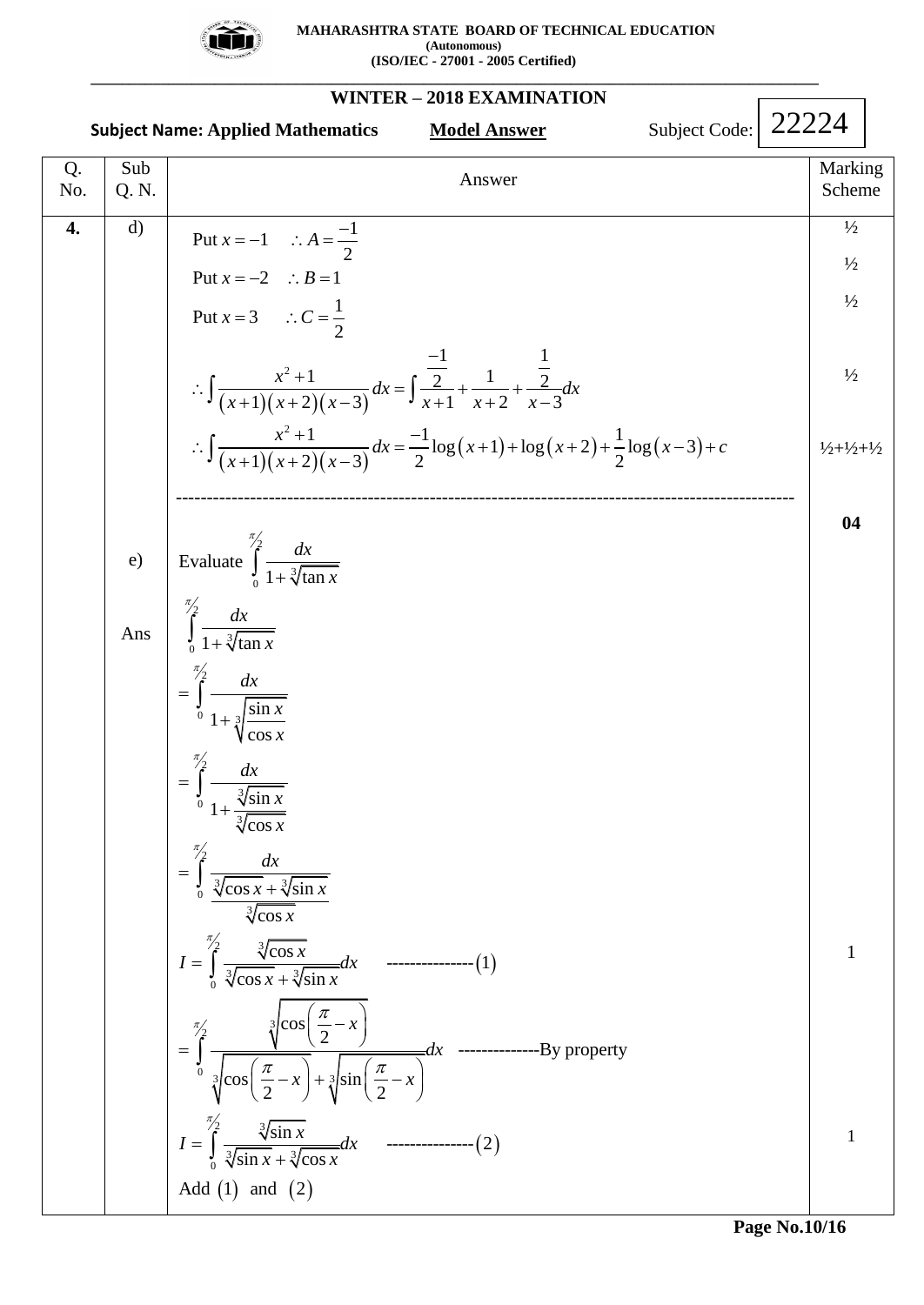

#### **WINTER – 2018 EXAMINATION Subject Name: Applied Mathematics Model Answer Subject Code:** Q. No. Sub Sub<br>
Q. N. Marking<br>  $\begin{array}{c|c}\n\hline\n\end{array}$  Marking<br>
Scheme Scheme **4. 5.** e) a) Ans  $\frac{x}{2} + \frac{y}{1} = 1$  $\left[x\right]_0^{72}$  $\sqrt{2}$   $\sqrt[3]{\cos x}$   $\frac{\pi}{2}$   $\sqrt[3]{2}$  $\int_0^{\frac{\sqrt{2} \cos x}{3} \sqrt{\cos x} + \sqrt[3]{\sin x}} dx + \int_0^{\frac{\sqrt{2} \sin x}{3} \sqrt{\sin x} + \sqrt[3]{\sin x}} 1 dx$  $\frac{2}{3}$   $\frac{3}{\cos x} + \frac{3}{2}$  $\int_0^{\frac{\sqrt{2}}{3}} \frac{\sqrt{2}}{\sqrt{2}} \cos x + \sqrt{2}}$ 2  $\mathbf{0}$  $2I = [x]_0^{\pi}$  $\frac{\cos x}{\cos x} dx + \int_{\frac{\pi}{2}}^{\frac{\pi}{2}} \frac{\sqrt[3]{\sin x}}{\sqrt[3]{\sin x} + \sqrt[3]{\cos x}} dx$  $I + I = \int_{0}^{\frac{\pi}{2}} \frac{\sqrt[3]{\cos x}}{\sqrt[3]{\cos x} + \sqrt[3]{\sin x}} dx + \int_{0}^{\frac{\pi}{2}} \frac{\sqrt[3]{\sin x}}{\sqrt[3]{\sin x} + \sqrt[3]{\cos x}} dx$  $\frac{\sqrt[3]{\cos x} + \sqrt[3]{s}}{2I} = \int_{0}^{\frac{\pi}{2}} \frac{\sqrt[3]{\cos x} + \sqrt[3]{\sin x}}{\sqrt[3]{\cos x} + \sqrt[3]{\sin x}}$  $\frac{\cos x + \sqrt[3]{\sin x}}{\cos x + \sqrt[3]{\sin x}}$  $2I = \int_0^{\frac{\pi}{2}} 1 dx$ 2 2 4  $I = \int_{0}^{\pi/2} \frac{\sqrt[3]{\cos x} + \sqrt[3]{\sin x}}{\sqrt[3]{\cos x} + \sqrt[3]{\sin x}} dx$  $=\int_{0}^{\frac{\pi}{2}} \frac{\sqrt[3]{\cos x} + \sqrt[3]{\sin x}}{\sqrt[3]{\cos x} + \sqrt[3]{\sin x}}$  $I=\frac{\pi}{2}$  $I=\frac{\pi}{4}$ π  $=\left[x\right]_0^{\pi}$  $\int_{0}^{\frac{\pi}{2}} \frac{\sqrt[3]{\cos x}}{\sqrt[3]{\cos x} + \sqrt[3]{\sin x}} dx + \int_{0}^{\frac{\pi}{2}} \frac{\sqrt[3]{\sin x}}{\sqrt[3]{\sin x} + \sqrt[3]{\cos x}}$  $\int_{0}^{\sqrt{100s}x} \frac{\sqrt{100s}}{\sqrt{100s}}$  $=$   $\int$  $\therefore I = \frac{\pi}{4}$ ----------------------------------------------------------------------------------------------------------------------- **Solve any TWO of the following:**  $\frac{1}{4} = 1 - \frac{1}{9}$ <br> $x^2 = \frac{4}{9}(9 - x^2)$ and the  $\frac{2}{y^2}$  $\frac{x}{9} + \frac{y}{4} = 1$  about the x-axis<br> $x^2 + y^2 = 1$  $+\frac{y}{4} = 1$ <br> $\frac{z}{2} = 1 - \frac{x^2}{2}$ Find the volume of the solid generated by revolving the ellipse ind the<br> $\frac{x^2}{9} + \frac{y^2}{4}$  $\frac{x}{9} + \frac{y^2}{9}$ <br> $\frac{x^2}{9} + \frac{y^2}{4}$  $+\frac{y}{4} = 1$ <br> $\frac{y^2}{4} = 1 - \frac{x^2}{9}$ ∴  $\frac{y^2}{4} = 1 - \frac{x^2}{9}$ <br>
∴  $y^2 = \frac{4}{9}(9 - x^2)$ Volume of the solid generated by revolving the ellipse about the  $x$ -axis is given by **olve any <u>TWO</u>** of the<br>ind the volume of the s<br> $\frac{x^2}{2} + \frac{y^2}{4} = 1$  about the x  $\frac{x^2}{9} + \frac{y^2}{9}$  $\frac{x^2}{9} + \frac{y^2}{4} = 1$ <br>  $\therefore \frac{y^2}{4} = 1 - \frac{x^2}{9}$ **e any <u>TWO</u>** of the<br>
l the volume of the<br>  $+\frac{y^2}{4} = 1$  about the *x*  $\frac{y^2}{4}$  = 1 about the<br>+  $\frac{y^2}{4}$  = 1  $(9-x^2)$  $(9-x^2)$  $(3)$  $8\pi$   $\Big(\begin{matrix} 0 & (3)^3 \\ (2)^3 & (3)^3 \end{matrix}\Big)$  $(27-9)$ 3 2 3 3 2 3 3 2 0  $3\lambda^3$  $\mathbf{0}$  $\frac{4}{9}$  $\int_{0}^{\frac{\pi}{3}} y^2 dx$ <br>  $\frac{4}{9} (9 - x^2) dx$ 4  $\pi \int_{-3}^{3} \frac{4}{9} (9 - x^2) dx$ <br>  $2 \pi \int_{0}^{3} \frac{4}{9} (9 - x^2) dx$  : Function is even 4  $=2\pi \int_{0}^{4} \frac{4}{9}$ <br>=2 $\pi \frac{4}{9}$  9  $\int_{0}^{\frac{\pi}{9}} \frac{4}{9} \left( 9x - \frac{x^3}{3} \right)$  $\left.9x-\frac{x}{3}\right|_0$ <br>9(3)  $-\frac{(3)^3}{3}$   $-0$  $\frac{3\pi}{9}$   $\left[\left(9(3)-\frac{3}{3}\right)\right]$ 8  $\frac{\pi}{9}$  9(3)<br> $\frac{\pi}{9}$  (27 – 9) 9  $=16\pi$ *x* Volume of the<br>  $V = \pi \int_{x=-3}^{x=3} y^2 dx$  $\pi \frac{4}{9} \left( 9x - \frac{x}{9} \right)$ π π π  $\pi$  $\int_{0}^{x=3} y^2 dx$  $V = \pi \int_{x=-3}^{x=3} y^2 dx$ <br>=  $\pi \int_{-3}^{3} \frac{4}{9} (9 - x^2) dx$  $=$   $\pi$   $\int$ =  $\pi \int_{-3}^{3} \frac{4}{9} (9 - x^2) dx$ <br>=  $2\pi \int_{0}^{3} \frac{4}{9} (9 - x^2) dx$  : Fu  $\frac{4}{9}\left(9-x^2\right)dx$  : Function<br> $\left(9x-\frac{x^3}{3}\right)_0^3$  $9\left(\frac{2}{3}\right)$ <br> $\left(9x-\frac{x^3}{3}\right)_0^3$  $\frac{4}{9}\left(9x-\frac{x^3}{3}\right)_0^3$ <br> $\left[\left(9(3)-\frac{(3)^3}{9}\right)-0\right]$  $=2\pi\frac{4}{9}\left(9x-\frac{x}{3}\right)_{0}$ <br>=  $\frac{8\pi}{9}\left[\left(9(3)-\frac{(3)^{3}}{3}\right)-0\right]$  $\left[\left(9(3)-\frac{(3)^3}{3}\right)-0\right]$  $=\frac{8\pi}{9}\left(9(3)-\frac{(3)}{3}\right)-C$ <br>=  $\frac{8\pi}{9}(27-9)$ ſ 1 1 **12 06** 1 1 1 1 1 1 22224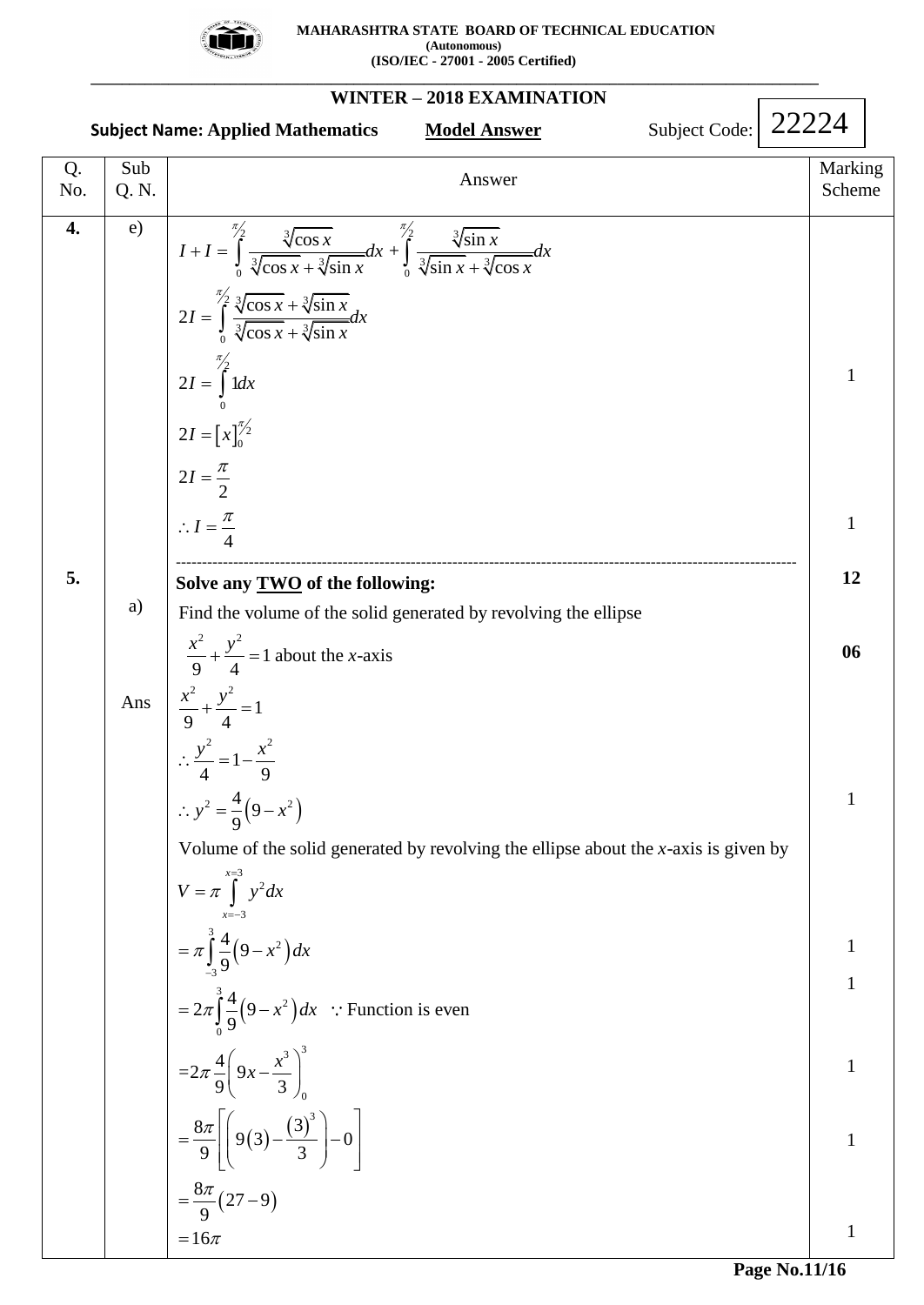

|           |               | Subject Code:   22224<br><b>Subject Name: Applied Mathematics</b><br><b>Model Answer</b>        |               |                   |
|-----------|---------------|-------------------------------------------------------------------------------------------------|---------------|-------------------|
| Q.<br>No. | Sub<br>Q. N.  | Answer                                                                                          |               | Marking<br>Scheme |
| 5.        | b)            | Solve the following.                                                                            |               | 06                |
|           | (i)           | Form the differential equation by eliminating the arbitrary constants if $y^2 = 4ax$            |               | 03                |
|           | Ans           |                                                                                                 |               |                   |
|           |               | $2y \frac{dy}{dx} = 4a$ ----------------(2)                                                     | $\mathbf{1}$  |                   |
|           |               | Put $(2)$ in $(1)$                                                                              |               |                   |
|           |               | $\therefore y^2 = 2y \frac{dy}{dx} x$                                                           | 1             |                   |
|           |               | $\therefore y = 2x \frac{dy}{dx}$                                                               |               |                   |
|           |               | $\therefore 2x \frac{dy}{dx} - y = 0$                                                           |               | 1                 |
|           | (ii)          | Solve $(1+x^2)dy - (1+y^2)dx = 0$                                                               |               | 03                |
|           | Ans           | $(1+x^2)dy - (1+y^2)dx = 0$                                                                     |               |                   |
|           |               | $(1+x^2)dy = (1+y^2)dx$                                                                         |               |                   |
|           |               | $rac{dy}{1+y^2} = \frac{dx}{1+x^2}$                                                             | 1             |                   |
|           |               |                                                                                                 |               |                   |
|           |               | $\therefore$ Solution is,                                                                       |               |                   |
|           |               | $\int \frac{dy}{1+y^2} = \int \frac{dx}{1+x^2}$                                                 | 1             |                   |
|           |               | $\tan^{-1} y = \tan^{-1} x + c$                                                                 |               |                   |
|           | $\mathbf{c})$ | A resistance of $100\Omega$ and inductance of 0.1 henries are connected in series               |               |                   |
|           |               | with a battary of 20 volts. find the current in the circuit at any instant, if the              |               | 06                |
|           |               | relation between L,R and E is $L\frac{di}{dt} + Ri = E$                                         |               |                   |
|           | Ans           | $L\frac{di}{dt} + Ri = E$                                                                       |               |                   |
|           |               |                                                                                                 | $\frac{1}{2}$ |                   |
|           |               | $\therefore \frac{di}{dt} + \frac{R}{L}i = \frac{E}{L}$ Comparing with $\frac{dy}{dx} + Py = Q$ |               |                   |
|           |               | $\therefore P = \frac{R}{L}$ and $Q = \frac{E}{L}$                                              | 1             |                   |
|           |               | $IF = e^{\int \frac{R}{L} dt} = e^{\frac{R}{L}t}$                                               |               |                   |
|           |               | : Solution is $i \cdot IF = \int Q \cdot IF dt + c$                                             | $\mathbf{1}$  |                   |
|           |               | $i \cdot e^{\frac{R}{L}t} = \int \frac{E}{I} e^{\frac{R}{L}t} dt + c$                           |               |                   |
|           |               |                                                                                                 |               |                   |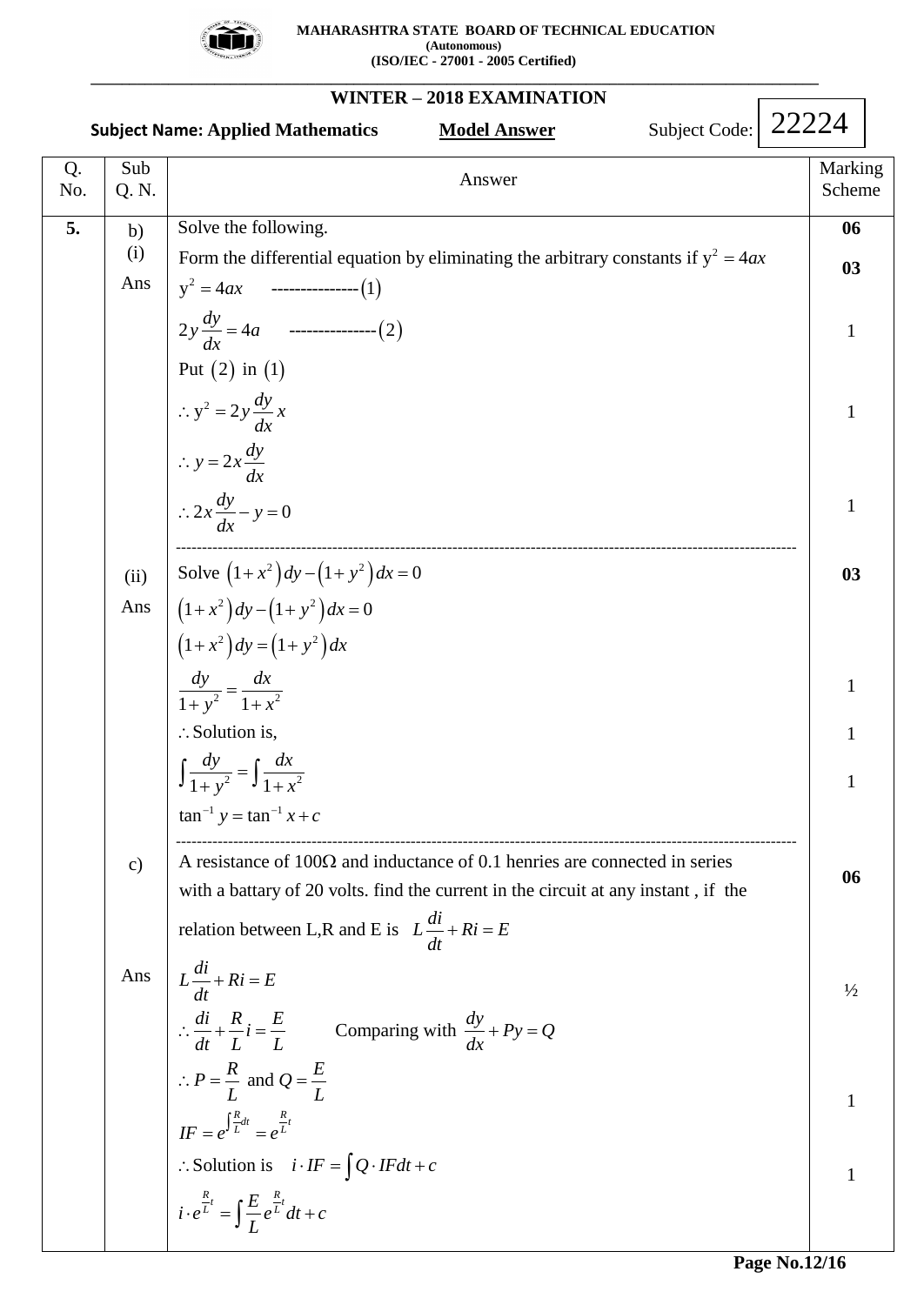

|           |               | WINTER – $2010$ EAAMINATION<br>Subject Code:<br><b>Subject Name: Applied Mathematics</b><br><b>Model Answer</b> | 22224 |                   |  |
|-----------|---------------|-----------------------------------------------------------------------------------------------------------------|-------|-------------------|--|
| Q.<br>No. | Sub<br>Q. N.  | Answer                                                                                                          |       | Marking<br>Scheme |  |
| 5.        | $\mathbf{c})$ | $i \cdot e^{\frac{R}{L}t} = \frac{E}{L} \frac{e^{\frac{R}{L}t}}{\frac{R}{L}} + c$                               |       | $\mathbf{1}$      |  |
|           |               | $i \cdot e^{\frac{R}{L}t} = \frac{E}{R} e^{\frac{R}{L}t} + c$                                                   |       | $\frac{1}{2}$     |  |
|           |               | Initially at $t = 0$ , $i = 0$ $\therefore c = \frac{-E}{R}$                                                    |       |                   |  |
|           |               | $\therefore i \cdot e^{\frac{R}{L}t} = \frac{E}{R} e^{\frac{R}{L}t} + \left(\frac{-E}{R}\right)$                |       | 1                 |  |
|           |               | $i = \frac{E}{R} \left( 1 - e^{-\frac{R}{L}t} \right)$<br>When $R=100$ , $L = 0.1$ , $E=20$                     |       |                   |  |
|           |               | $i = \frac{20}{100} \left( 1 - e^{-\frac{100}{0.1}t} \right)$                                                   |       |                   |  |
|           |               | $i = 0.2(1 - e^{-1000t})$                                                                                       |       | $\mathbf{1}$      |  |
| 6.        |               | Solve any <b>TWO</b> of the following:                                                                          |       | 12                |  |
|           | a)            | Solve the following                                                                                             |       | 06                |  |
|           | (i)           | Find the approximate root of the equation $x^2 + x - 3 = 0$                                                     |       | 03                |  |
|           |               | in the interval $(1,2)$ by using Bisection method (use two iterations)<br>$x^2 + x - 3 = 0$                     |       |                   |  |
|           | Ans           | $f(x) = x^2 + x - 3$                                                                                            |       |                   |  |
|           |               | $f(1) = -1 < 0$                                                                                                 |       |                   |  |
|           |               | $f(2)=3>0$                                                                                                      |       |                   |  |
|           |               | root is in $(1,2)$                                                                                              |       | 1                 |  |
|           |               | $\therefore x_1 = \frac{1+2}{2} = 1.5$                                                                          |       | $\mathbf{1}$      |  |
|           |               |                                                                                                                 |       |                   |  |
|           |               | :. $f(1.5) = 0.75 > 0$<br>$\therefore$ root is in $(1,1.5)$                                                     |       |                   |  |
|           |               |                                                                                                                 |       | $\mathbf{1}$      |  |
|           |               | $\therefore x_2 = \frac{1+1.5}{2} = 1.25$                                                                       |       |                   |  |
|           |               | <b>OR</b>                                                                                                       |       |                   |  |
|           |               | $x^2 + x - 3 = 0$                                                                                               |       |                   |  |
|           |               | $f(x) = x^2 + x - 3$<br>$f(1) = -1 < 0$                                                                         |       |                   |  |
|           |               | $f(2)=3>0$                                                                                                      |       |                   |  |
|           |               |                                                                                                                 |       |                   |  |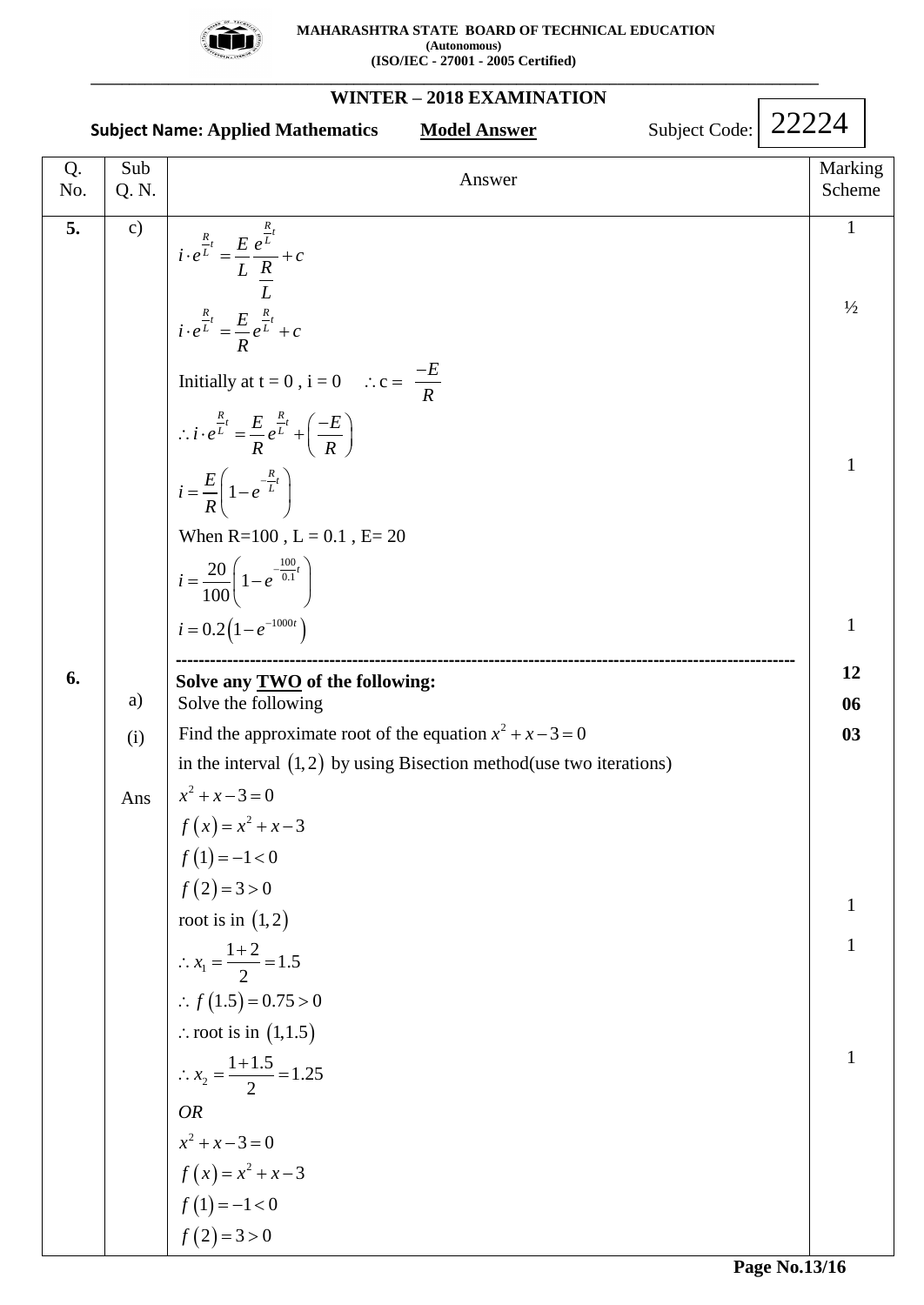

|           |              | <b>Subject Name: Applied Mathematics</b>                                                                                         | <b>Model Answer</b>          |      | Subject Code: 22224 |                   |  |
|-----------|--------------|----------------------------------------------------------------------------------------------------------------------------------|------------------------------|------|---------------------|-------------------|--|
| Q.<br>No. | Sub<br>Q. N. |                                                                                                                                  | Answer                       |      |                     | Marking<br>Scheme |  |
| 6.        | (a)(i)       | root is in $(1,2)$                                                                                                               |                              |      |                     | $\mathbf{1}$      |  |
|           |              | $\mathbf b$<br>a                                                                                                                 | $x = \frac{a+b}{2}$          | f(x) |                     |                   |  |
|           |              | $-ve$<br>$+ve$                                                                                                                   |                              |      |                     |                   |  |
|           |              | $\overline{2}$<br>$\mathbf{1}$                                                                                                   | $1.5\,$                      | 0.75 |                     | $\mathbf{1}$      |  |
|           |              | 1.5<br>$\mathbf{1}$                                                                                                              | 1.25                         |      |                     | $\mathbf{1}$      |  |
|           | (ii)         | Solve the following system of the equations by using Gauss elimination method<br>$x+y+z=6$ , $2x-3y+3z=5$ , $3x+2y-z=4$          |                              |      |                     | 03                |  |
|           | Ans          | $x + y + z = 6$<br>$2x-3y+3z=5$<br>$3x+2y-z=4$                                                                                   |                              |      |                     |                   |  |
|           |              | $2x+2y+2z=12$<br>$2x-3y+3z=5$<br>and                                                                                             | $3x+3y+3z=18$<br>$3x+2y-z=4$ |      |                     |                   |  |
|           |              | $5y - z = 7$<br>$20y-4z=28$<br>$y + 4z = 14$                                                                                     | $y + 4z = 14$                |      |                     | $\mathbf{1}$      |  |
|           |              | $21y = 42$                                                                                                                       |                              |      |                     | $\frac{1}{2}$     |  |
|           |              | $\therefore$ y = 2                                                                                                               |                              |      |                     | $\frac{1}{2}$     |  |
|           |              | $z=3$<br>$x=1$                                                                                                                   |                              |      |                     | $\frac{1}{2}$     |  |
|           |              | $\therefore$ Solution is $\{1, 2, 3\}$                                                                                           |                              |      |                     | $\frac{1}{2}$     |  |
|           | b)           | Solve the following system of equations by using Gauss Seidal method<br>(use four iterations) correct upto 3 places of decimals. |                              |      |                     | 06                |  |
|           |              | $x+7y-3z = -22$ , $5x-2y+3z = 18$ , $2x-y+6z = 22$                                                                               |                              |      |                     |                   |  |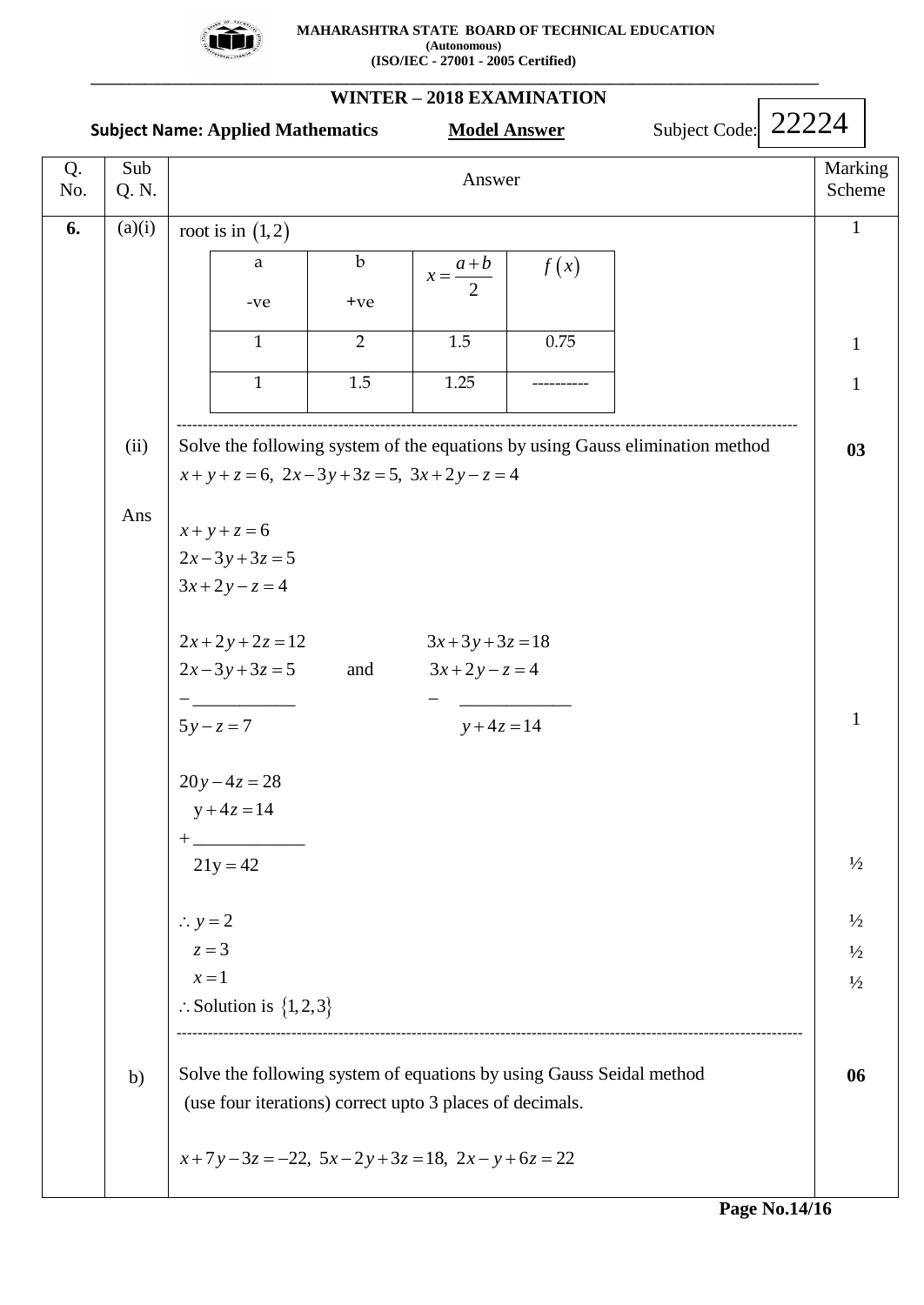

### **\_\_\_\_\_\_\_\_\_\_\_\_\_\_\_\_\_\_\_\_\_\_\_\_\_\_\_\_\_\_\_\_\_\_\_\_\_\_\_\_\_\_\_\_\_\_\_\_\_\_\_\_\_\_\_\_\_\_\_\_\_\_\_\_\_\_\_\_\_\_\_\_\_\_\_\_\_\_\_\_\_\_\_\_\_\_\_\_\_\_\_\_\_\_ WINTER – 2018 EXAMINATION**

|           |               | Subject Code: 22224<br><b>Subject Name: Applied Mathematics</b><br><b>Model Answer</b> |                   |
|-----------|---------------|----------------------------------------------------------------------------------------|-------------------|
| Q.<br>No. | Sub<br>Q. N.  | Answer                                                                                 | Marking<br>Scheme |
| 6.        | b)Ans         | $5x-2y+3z=18$ , $x+7y-3z=-22$ , $2x-y+6z=22$                                           | $\mathbf{1}$      |
|           |               | $x = \frac{1}{5}(18+2y-3z)$                                                            |                   |
|           |               | $y = \frac{1}{7}(-22 - x + 3z)$                                                        | $\mathbf{1}$      |
|           |               | $z = \frac{1}{6}(22 - 2x + y)$                                                         |                   |
|           |               | Starting with $x_0 = y_0 = z_0 = 0$                                                    |                   |
|           |               | $x_1 = 3.6$                                                                            |                   |
|           |               | $y_1 = -3.657$                                                                         | $\mathbf{1}$      |
|           |               | $z_1 = 1.857$                                                                          |                   |
|           |               | $x_2 = 1.023$                                                                          |                   |
|           |               | $y_2 = -2.493$                                                                         | $\mathbf{1}$      |
|           |               | $z_2 = 2.910$                                                                          |                   |
|           |               | $x_3 = 0.857$                                                                          |                   |
|           |               | $y_3 = -2.018$                                                                         | $\mathbf{1}$      |
|           |               | $z_3 = 3.045$                                                                          |                   |
|           |               | $x_4 = 0.966$                                                                          |                   |
|           |               | $y_4 = -1.976$                                                                         | $\mathbf{1}$      |
|           |               | $z_4 = 3.015$                                                                          |                   |
|           | $\mathbf{c})$ | Using Newton-Raphson method find the approximate root of the equation                  |                   |
|           |               | correct upto 3 places of decimals $x^3 - 2x - 5 = 0$ (Use four iterations)             | 06                |
|           | Ans           | $f(x) = x^3 - 2x - 5$                                                                  |                   |
|           |               | $f(2) = -1 < 0$                                                                        |                   |
|           |               | $f(3)=16>0$                                                                            |                   |
|           |               | Root is in $(2,3)$                                                                     | 1                 |
|           |               | $f'(x) = 3x^2 - 2$                                                                     | 1                 |
|           |               | Initial root $x_0=2$                                                                   |                   |
|           |               | :. $f'(2) = 10$                                                                        |                   |

**Page No.15/16**